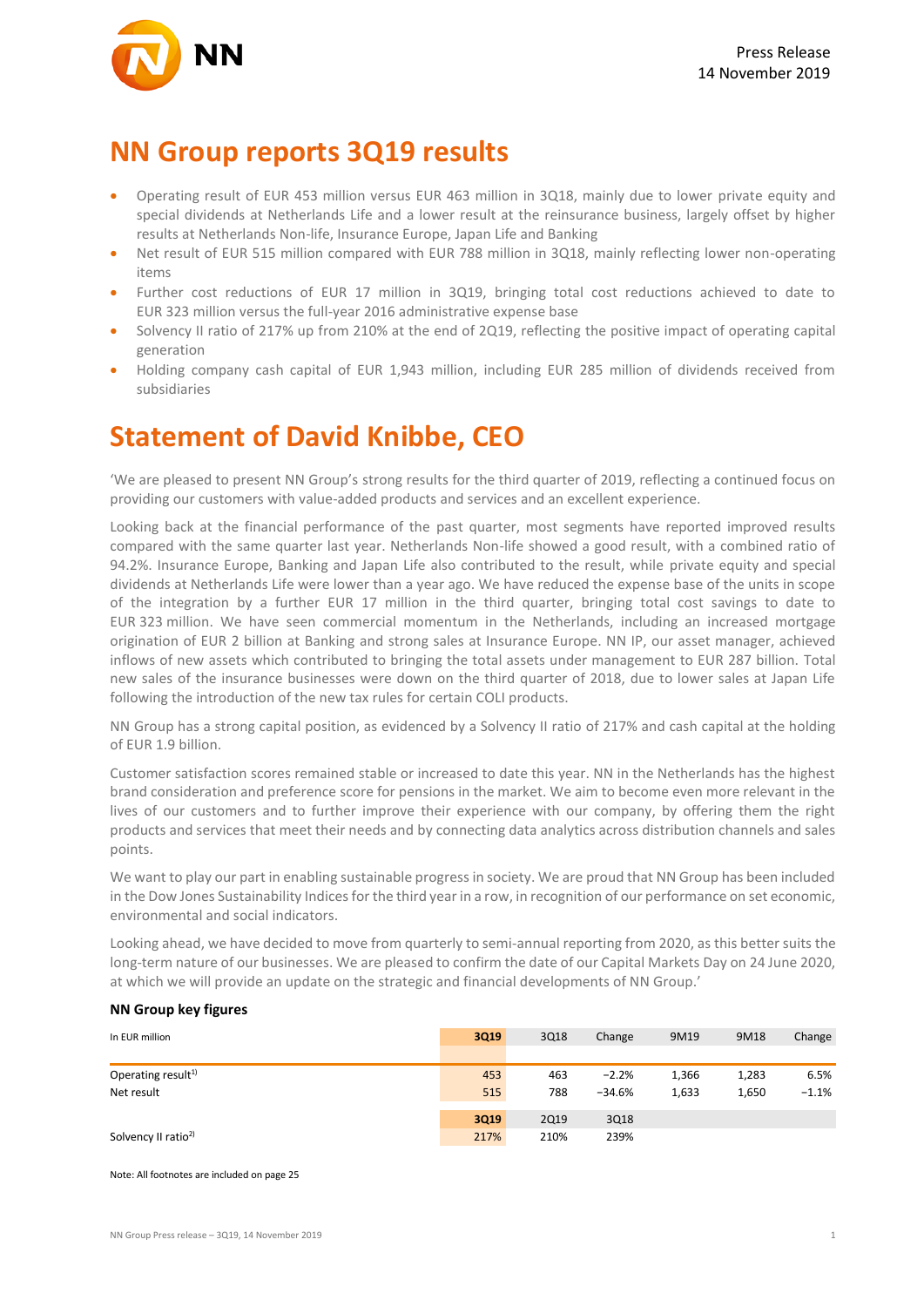

## **Business update**

#### **Customers**

NN's ambition is to offer our customers personal and relevant products and services. In July, NN Bank introduced a new risk-based pricing system for NN mortgages, under which mortgage rates charged to customers are automatically lowered during the fixed rate period if the loan is eligible for a lower risk premium as a result of repayments. In case of an increase of real estate value, customers can request for a decrease of interest rate, if applicable to their situation. Furthermore, Nationale-Nederlanden launched a simplified term life insurance product, available via [www.nn.nl.](http://www.nn.nl/) The offering is aimed at customers who wish to take out a policy to provide financial protection for their relatives, without seeking (financial) advice. This product is available alongside the existing, more extensive term life insurance, offered through insurance and mortgage brokers. BeFrank now offers customers the option of a sustainable pension scheme, whereby companies can choose to make their invested pension capital completely CO2-neutral through a tree planting scheme. The online pension provider works closely with Land Life Company, a company that plants trees on exhausted land.

NN in Slovakia launched an awareness PR initiative that prompts single parents to prepare financially for unexpected events. To support these customers, 'NN Smart' offers extensive healthcare coverage for parents and their children. The premium also covers part of the loss of income in situations such as long-term sickness and hospitalisation.

#### **Partnerships**

Supporting the responsible investing needs of our clients, NN Investment Partners (NN IP) partnered with Irish Life Investment Managers in September to expand its Enhanced Index Sustainable Equity range with three new funds with a more sustainable profile.

#### **Sustainability**

NN IP was again awarded the top score (A+) for its excellent strategy and governance approach to responsible investing and environmental, social and governance (ESG) integration by the UN Principles for Responsible Investment (UN PRI). In August, NN IP announced that it integrates the three ESG factors demonstrably and consistently throughout the investment process for two-thirds of its strategies. Early September, NN IP launched an ESG index fund investing in Polish blue-chip stocks included in the WIG-ESG index (index comprising WIG20 and WIG40 stocks (blue chips) listed on the Warsaw Stock Exchange. NN Group also contributed to the practical guide for insurers on managing climate-related risks and opportunities that was published in September by Shareaction/AODP (Asset Owners Disclosure Project).

#### **Brand, sponsorships, events and awards**

On 12 October 2019, NN Running Team athlete Eliud Kipchoge became the first person to finish a marathon in under two hours at the INEOS 1:59 Challenge. Nationale-Nederlanden Spain launched a partnership with Runnea, a leading running community. The collaboration provides customised training systems for runners via a dedicated website.

For the third consecutive year, NN IP won the Cashcow award in the Netherlands for being the best provider in Impact Investing. NN Bank was also awarded by Cashcow for being the best online asset manager. And, in September, NN IP was included in the annual incentive scheme by the Financial Services Commission for its contribution to Taiwan's local fund industry. This allows NN IP to benefit from the introduction of new types of funds into Taiwan and to increase the ratio of Taiwanese investors for each fund.

#### **Management changes**

On 26 September 2019, the Supervisory Board of NN Group N.V. notified the Extraordinary General Meeting about the intended appointment of David Knibbe as member of the Executive Board and CEO of NN Group. The Supervisory Board subsequently appointed David Knibbe as from 1 October 2019 for a term of four years. It was also announced that Tjeerd Bosklopper will succeed him as CEO Netherlands on an ad interim basis. This appointment is subject to regulatory approval.

On 6 November 2019, it was announced that Jan-Hendrik Erasmus decided to step down as member of the Management Board and CRO of NN Group as of 31 December 2019. Delfin Rueda, CFO, will assume the responsibilities of the CRO portfolio until a suitable successor is found.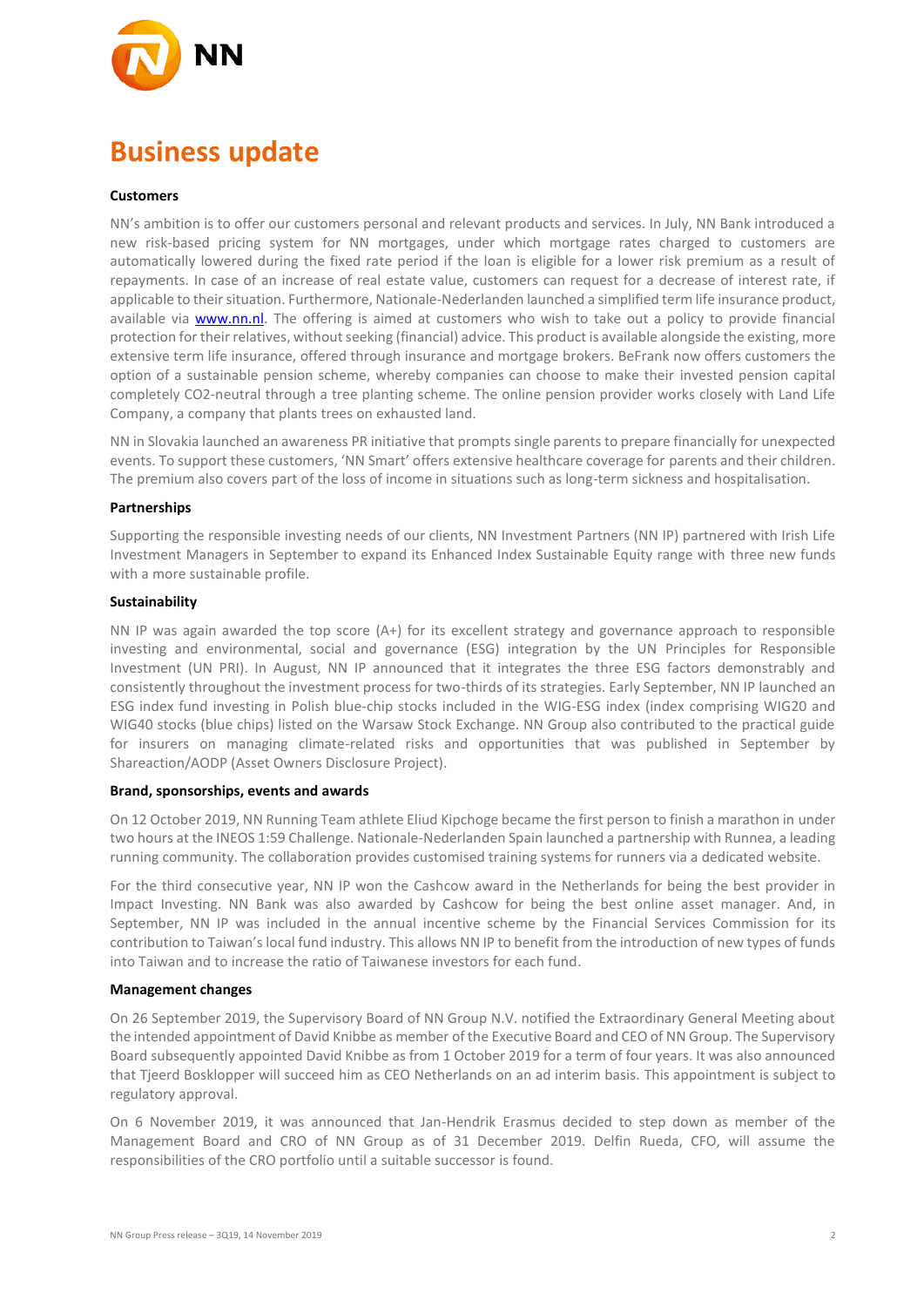

## **Consolidated results**

#### **Consolidated profit and loss account and key figures NN Group**

| In EUR million                                                                                | 3Q19             | 3Q18             | Change   | 9M19             | 9M18         | Change   |
|-----------------------------------------------------------------------------------------------|------------------|------------------|----------|------------------|--------------|----------|
| Analysis of results <sup>1)</sup>                                                             |                  |                  |          |                  |              |          |
| Netherlands Life                                                                              | 204              | 236              | $-13.6%$ | 728              | 780          | $-6.7%$  |
| Netherlands Non-life                                                                          | 55               | 46               | 19.9%    | 140              | 54           | 158.0%   |
| <b>Insurance Europe</b>                                                                       | 74               | 65               | 13.1%    | 214              | 200          | 7.0%     |
| Japan Life                                                                                    | 50               | 45               | 12.2%    | 168              | 138          | 21.7%    |
| <b>Asset Management</b>                                                                       | 43               | 43               | 1.8%     | 119              | 125          | $-4.2%$  |
| <b>Banking</b>                                                                                | 38               | 34               | 12.5%    | 98               | 102          | $-4.6%$  |
| Other                                                                                         | $-12$            | -6               |          | $-100$           | $-116$       |          |
| <b>Operating result</b>                                                                       | 453              | 463              | $-2.2%$  | 1,366            | 1,283        | 6.5%     |
| Non-operating items                                                                           | 281              | 525              | $-46.4%$ | 874              | 1,019        | $-14.3%$ |
| of which gains/losses and impairments                                                         | 51               | 457              | $-88.9%$ | 145              | 828          | $-82.5%$ |
| of which revaluations                                                                         | 387              | 12               |          | 960              | 216          | 343.9%   |
| of which market & other impacts                                                               | $-157$           | 55               |          | $-232$           | $-25$        |          |
| Special items                                                                                 | $-59$            | $-57$            |          | $-166$           | $-222$       |          |
| Acquisition intangibles and goodwill                                                          | $-8$             | $-33$            |          | 9                | $-99$        |          |
| Result on divestments                                                                         | 0                | 56               |          | 8                | 60           | $-86.0%$ |
| <b>Result before tax</b>                                                                      | 667              | 953              | $-30.0%$ | 2,091            | 2,041        | 2.4%     |
| Taxation                                                                                      | 142              | 160              | $-11.1%$ | 439              | 382          | 14.7%    |
| Minority interests                                                                            | 10               | 5                | 88.2%    | 20               | 9            | 129.9%   |
| Net result                                                                                    | 515              | 788              | $-34.6%$ | 1,633            | 1,650        | $-1.1%$  |
| Basic earnings per ordinary share in EUR <sup>3)</sup>                                        | 1.51             | 2.29             |          | 4.78             | 4.79         |          |
|                                                                                               |                  |                  |          |                  |              |          |
| Key figures <sup>1)</sup>                                                                     |                  |                  |          |                  |              |          |
| Gross premium income                                                                          | 3,765            | 2,949            | 27.7%    | 11,584           | 10,392       | 11.5%    |
| New sales life insurance (APE)                                                                | 290              | 328              | $-11.8%$ | 1,478            | 1,233        | 19.9%    |
| Total administrative expenses                                                                 | 504              | 510              | $-1.2%$  | 1,534            | 1,547        | $-0.8%$  |
| Cost/income ratio (Administrative expenses/Operating income)                                  | 28.3%            | 28.5%            |          | 28.0%            | 28.7%        |          |
| Combined ratio (Netherlands Non-life) <sup>5)</sup>                                           | 94.2%            | 97.1%            |          | 96.0%            | 100.5%       |          |
| Investment margin/Life general account invested assets (bps) <sup>7)</sup>                    | 67               | 72               |          |                  |              |          |
| Net operating result <sup>8)</sup>                                                            | 331              | 339              | $-2.5%$  | 1,015            | 962          | 5.6%     |
| Net operating ROE <sup>9)</sup>                                                               | 8.8%             | 9.9%             |          | 9.2%             | 9.7%         |          |
|                                                                                               |                  |                  |          |                  |              |          |
| In EUR billion                                                                                | 3Q19             | <b>2Q19</b>      | Change   | 9M19             | 9M18         | Change   |
| <b>Key figures</b>                                                                            |                  |                  |          |                  |              |          |
|                                                                                               | 287              | 268              | 7.3%     | 287              | 238          | 20.5%    |
| Asset Management Assets under Management                                                      | 148              | 142              | 4.1%     | 148              | 137          | 8.2%     |
| Life general account invested assets<br>Total provisions for insurance & investment contracts | 171              | 167              | 2.1%     | 171              | 162          | 5.2%     |
|                                                                                               | 34               | 33               | 2.7%     | 34               | 32           | 5.8%     |
| of which for risk policyholder                                                                |                  |                  |          |                  |              |          |
| Solvency II ratio <sup>2)</sup><br>NN Life Solvency II ratio <sup>2)</sup>                    | 217%<br>211%     | 210%<br>212%     |          | 217%<br>211%     | 239%<br>253% |          |
| CET1 ratio <sup>4)</sup>                                                                      | 16.3%            | 16.0%            |          | 16.3%            | 16.4%        |          |
| <b>Total assets</b>                                                                           | 263              | 246              | 6.7%     | 263              | 225          | 16.8%    |
| Shareholders' equity <sup>6)</sup>                                                            |                  |                  | 15.1%    |                  | 23,014       | 52.0%    |
| Employees (internal FTEs, end of period)                                                      | 34,987<br>14,333 | 30,385<br>14,227 | 0.7%     | 34,987<br>14,333 | 14,200       | 0.9%     |
|                                                                                               |                  |                  |          |                  |              |          |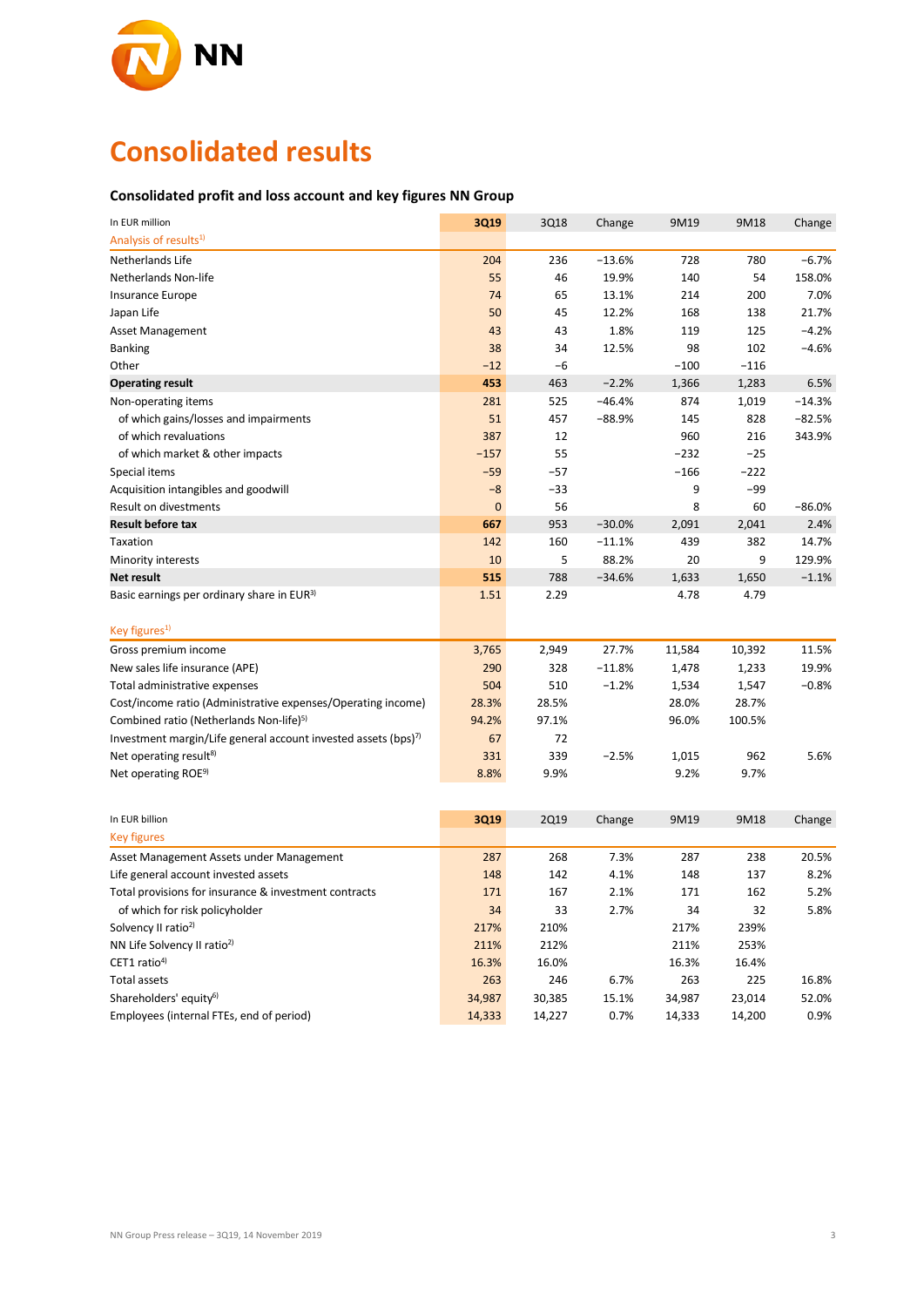

- Operating result of EUR 453 million versus EUR 463 million in the third quarter of 2018, reflecting lower private equity and special dividends at Netherlands Life and a lower operating result of the reinsurance business, largely offset by improved results at Netherlands Non-life, Insurance Europe, Japan Life and Banking
- Result before tax decreased to EUR 667 million from EUR 953 million in the third quarter of 2018 reflecting lower gains/losses and impairments and market and other impacts, partly offset by higher revaluations
- Administrative expense base of the business units in scope of the cost reduction target reduced by EUR 17 million in the third quarter of 2019; total cost reductions achieved to date of EUR 323 million
- New sales (APE) of EUR 290 million, down 15.8% from the third quarter of 2018 on a constant currency basis, due to lower sales at Japan Life, partly offset by higher sales at Netherlands Life and Insurance Europe

#### **Operating result**

NN Group's operating result was EUR 453 million, compared with EUR 463 million in the third quarter of 2018. The decrease reflects lower private equity and special dividends at Netherlands Life and a lower operating result of the reinsurance business. This was largely offset by improved operating results at Netherlands Non-life, Insurance Europe, Japan Life and Banking.

The administrative expenses of the business units in the scope of the cost reduction target decreased by EUR 17 million, bringing the administrative expense base down to EUR 1,646 million at the end of the third quarter of 2019, on a last 12-months basis. Total cost reductions achieved to date amount to EUR 323 million compared with the full-year 2016 administrative expense base of EUR 1,970 million.

The operating result of Netherlands Life decreased to EUR 204 million from EUR 236 million in the third quarter of 2018, reflecting a lower investment margin as the third quarter of 2018 benefited from private equity and special dividends for a total amount of EUR 48 million whereas the current quarter includes a special dividend of EUR 16 million.

The operating result of Netherlands Non-life increased to EUR 55 million from EUR 46 million in the third quarter of 2018, driven by a higher underwriting result in Disability & Accident and lower administrative expenses, partly offset by lower investment income as the third quarter of 2018 benefited from a EUR 5 million private equity dividend. The combined ratio improved to 94.2% from 97.1% in the third quarter of 2018.

The operating result of Insurance Europe increased to EUR 74 million from EUR 65 million in the third quarter of 2018, mainly due to an improved investment margin, growth of the protection portfolio across the region and higher performance fees in Slovakia. This was partly offset by lower pension fees in Romania.

The operating result of Japan Life was EUR 50 million, up 2.1% from the third quarter of 2018, excluding currency effects, reflecting a higher technical margin and lower DAC amortisation and trail commissions, partly offset by lower fees and premium-based revenues.

The operating result of Asset Management was stable at EUR 43 million in the third quarter of 2019 as lower fees were offset by a decrease of administrative expenses. Total Assets under Management (AuM) increased to EUR 287 billion compared with EUR 268 billion at the end of the second quarter of 2019, driven by positive market performance and net inflows of assets.

The operating result of Banking increased to EUR 38 million from EUR 34 million in the third quarter of 2018 mainly driven by higher fees and other income which includes a non-recurring benefit of EUR 6 million, partly offset by higher operating expenses.

The operating result of the segment Other decreased to EUR -12 million from EUR -6 million in the third quarter of 2018, reflecting a lower operating result of the reinsurance business, partly compensated by lower holding expenses. The current quarter includes EUR 12 million of non-recurring benefits in the other results versus EUR 14 million in the third quarter last year.

In the first nine months of 2019, the operating result was EUR 1,366 million versus EUR 1,283 million in the same period last year. The first nine months of 2019 benefited from a total of EUR 101 million of private equity and special dividends and non-recurring items, versus a total of EUR 48 million in the first nine months of 2018. Excluding these items the increase reflects improved results at Netherlands Non-life, Japan Life and Insurance Europe, partly offset by lower results at the segments Other and Netherlands Life.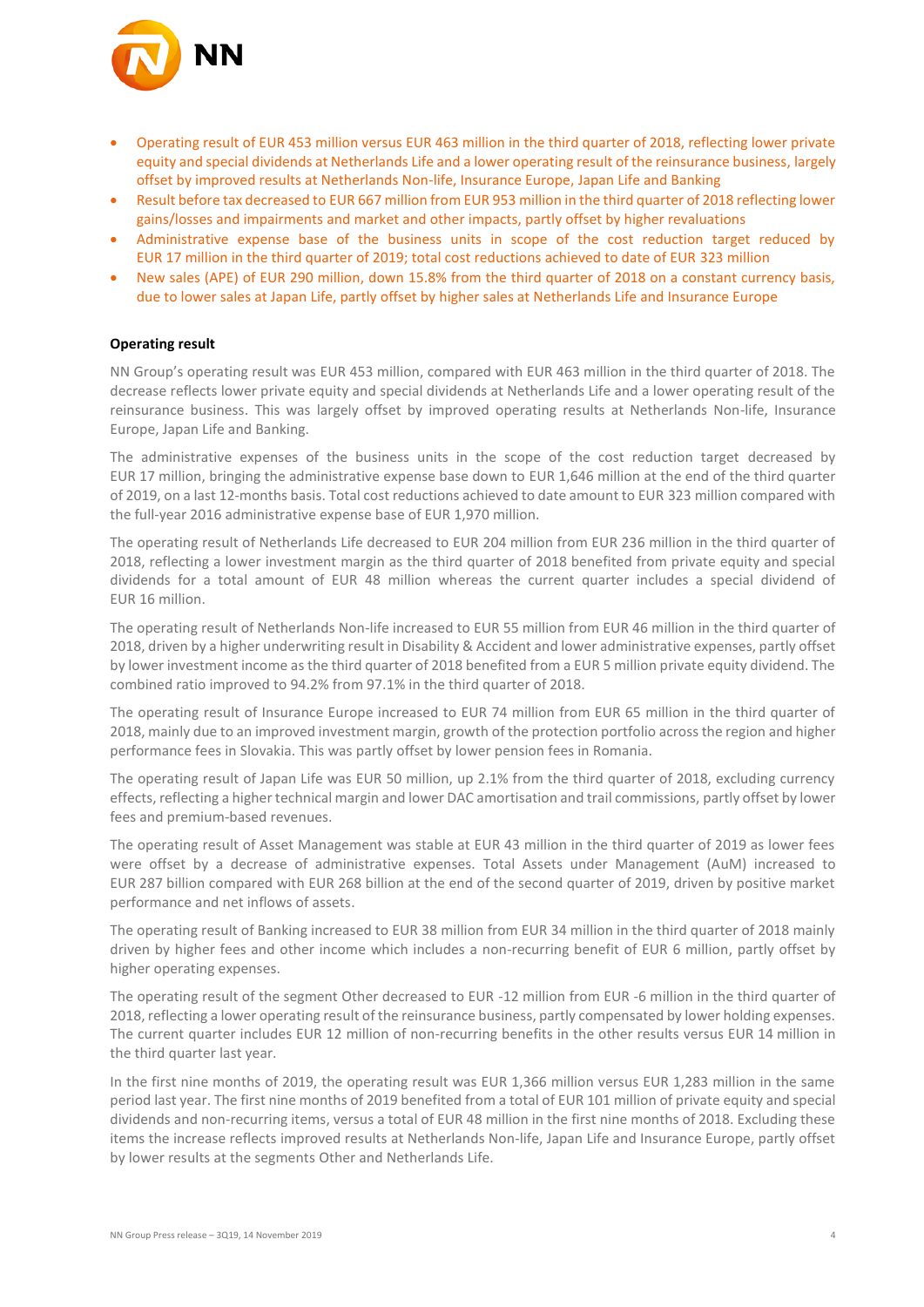

#### **Result before tax**

The result before tax for the third quarter of 2019 decreased to EUR 667 million from EUR 953 million in the third quarter of 2018 reflecting lower gains/losses and impairments and market and other impacts, partly offset by higher revaluations.

Gains/losses and impairments were EUR 51 million compared with EUR 457 million in the third quarter of 2018, which included EUR 432 million of gains on the sale of government bonds.

Revaluations were EUR 387 million compared with EUR 12 million in the third quarter of 2018. The current quarter reflects positive revaluations of EUR 267 million driven by the impact of lower interest rates on derivatives used for hedging purposes reflecting accounting asymmetries, EUR 102 million positive revaluations on real estate and EUR 28 million positive revaluations on private equity.

Market and other impacts were EUR -157 million versus EUR 55 million in the third quarter of 2018, mainly reflecting the movement in the provisions for guarantees on unit-linked, separate account pension contracts and inflationlinked liabilities (all net of hedging) at Netherlands Life.

Special items amounted to EUR -59 million compared with EUR -57 million in the third quarter of 2018. Special items in the current quarter relate to EUR -34 million of restructuring expenses incurred in respect of the cost reduction target and EUR ‐25 million of other project related expenses, such as the implementation of IFRS 17.

Acquisition intangibles and goodwill amounted to EUR ‐8 million versus EUR ‐33 million in the third quarter of 2018, reflecting lower amortisation of acquisition intangibles.

In the first nine months of 2019, the result before tax increased to EUR 2,091 million from EUR 2,041 million in the same period last year. The increase reflects higher revaluations, a positive contribution from acquisition intangibles and goodwill, the higher operating result and lower special items, partly offset by lower gains/losses and impairments and a lower result on divestments.

#### **Net result**

The third-quarter net result decreased to EUR 515 million from EUR 788 million in the same period of 2018. The effective tax rate in the third quarter of 2019 was 21.3%, reflecting tax-exempt dividends and capital gains in the Netherlands related to shareholdings of 5% or more.

In the first nine months of 2019, the net result decreased to EUR 1,633 million from EUR 1,650 million in the same period last year.

#### **Sales**

Total new sales (APE) at NN Group were EUR 290 million, down 15.8% from the third quarter of 2018 on a constant currency basis. At Japan Life, new sales were EUR 35 million, down from EUR 164 million in the same quarter last year, due to lower sales of COLI products following the revised tax regulations. New sales at Netherlands Life were EUR 122 million, up from EUR 36 million in the third quarter of 2018, driven by a higher volume of group pension contracts. New sales at Insurance Europe were up 3.1% on a constant currency basis, largely driven by higher protection and pension sales and the contribution from the acquired Czech and Slovak businesses.

In the first nine months of 2019, total new sales were EUR 1,478 million, up 18.2% on a constant currency basis, largely driven by higher sales at Netherlands Life reflecting a higher volume of group pension contracts up for renewal as well as new business, and at Insurance Europe driven by higher protection and pension sales and the contribution of the aforementioned acquisition.

#### **Net operating Return On Equity (ROE)**

The net operating ROE of NN Group decreased to 8.8% compared with 9.9% in the third quarter of 2018, mainly due to higher equity.

For the same reason, the net operating ROE in the first nine months of 2019 decreased to 9.2% from 9.7% in the same period of 2018.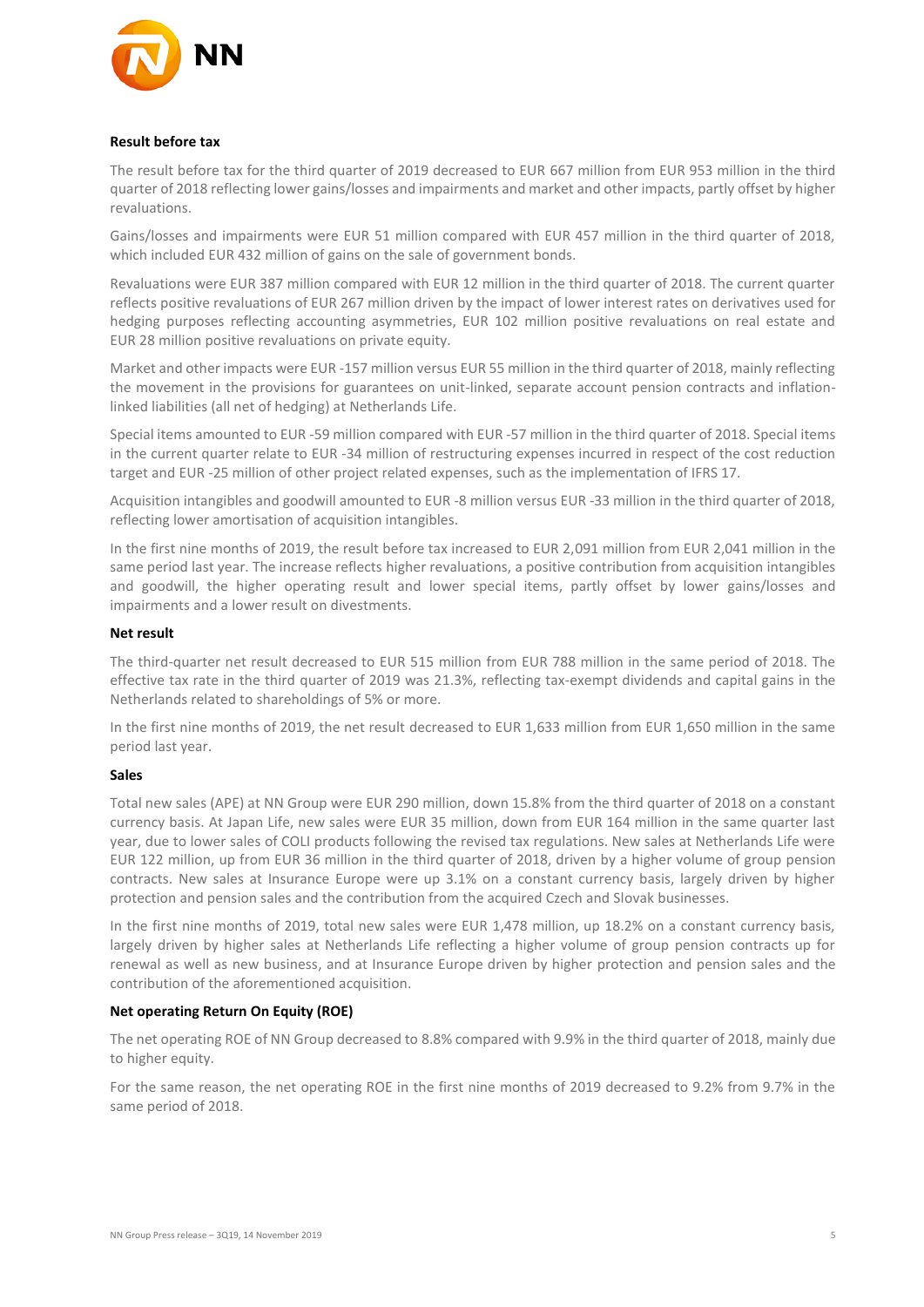

### **Netherlands Life**

- Operating result decreased to EUR 204 million from EUR 236 million in the third quarter of 2018, reflecting lower private equity and special dividends
- Result before tax decreased to EUR 486 million from EUR 772 million in the third quarter of 2018 due to lower non-operating items and a lower result on divestments

| In EUR million                                                             | <b>3Q19</b>    | 3Q18  | Change   | 9M19   | 9M18  | Change   |
|----------------------------------------------------------------------------|----------------|-------|----------|--------|-------|----------|
| Analysis of results                                                        |                |       |          |        |       |          |
| Investment margin                                                          | 187            | 215   | $-13.0%$ | 669    | 688   | $-2.8%$  |
| Fees and premium-based revenues                                            | 98             | 102   | $-4.1%$  | 307    | 338   | $-9.2%$  |
| Technical margin                                                           | 39             | 44    | $-12.3%$ | 119    | 144   | $-17.0%$ |
| Operating income non-modelled business                                     | $\mathbf{0}$   | 0     |          | 0      | 0     |          |
| <b>Operating income</b>                                                    | 324            | 361   | $-10.4%$ | 1,096  | 1,171 | $-6.4%$  |
| Administrative expenses                                                    | 112            | 117   | $-3.9%$  | 342    | 361   | $-5.2%$  |
| DAC amortisation and trail commissions                                     | 8              | 9     | $-11.5%$ | 25     | 29    | $-14.5%$ |
| <b>Expenses</b>                                                            | 120            | 125   | $-4.4%$  | 367    | 390   | $-5.9%$  |
| <b>Operating result</b>                                                    | 204            | 236   | $-13.6%$ | 728    | 780   | $-6.7%$  |
| Non-operating items                                                        | 296            | 499   | $-40.7%$ | 860    | 986   | $-12.8%$ |
| of which gains/losses and impairments                                      | 43             | 453   | $-90.4%$ | 58     | 799   | $-92.8%$ |
| of which revaluations                                                      | 395            | $-3$  |          | 1,009  | 206   | 388.7%   |
| of which market & other impacts                                            | $-142$         | 49    |          | $-206$ | $-19$ |          |
| Special items                                                              | $-14$          | $-19$ |          | $-35$  | $-46$ |          |
| Result on divestments                                                      | $\overline{0}$ | 56    |          | 5      | 56    | $-91.4%$ |
| <b>Result before tax</b>                                                   | 486            | 772   | $-37.1%$ | 1,559  | 1,776 | $-12.3%$ |
| Taxation                                                                   | 106            | 116   | $-8.3%$  | 331    | 323   | 2.4%     |
| Minority interests                                                         | $\overline{2}$ | 2     | 38.6%    | 7      | 5     | 31.7%    |
| <b>Net result</b>                                                          | 377            | 654   | $-42.4%$ | 1,221  | 1,449 | $-15.7%$ |
|                                                                            |                |       |          |        |       |          |
| <b>New business</b>                                                        |                |       |          |        |       |          |
| Single premiums                                                            | 932            | 117   |          | 1,162  | 342   | 240.0%   |
| Regular premiums                                                           | 28             | 24    | 16.3%    | 333    | 193   | 72.7%    |
| New sales life insurance (APE)                                             | 122            | 36    | 236.3%   | 450    | 227   | 97.9%    |
|                                                                            |                |       |          |        |       |          |
| <b>Key figures</b>                                                         |                |       |          |        |       |          |
| Gross premium income                                                       | 1,519          | 724   | 109.8%   | 3,640  | 2,842 | 28.1%    |
| Total administrative expenses                                              | 112            | 117   | $-3.9%$  | 342    | 361   | $-5.2%$  |
| Cost/income ratio (Administrative expenses/Operating income)               | 34.6%          | 32.3% |          | 31.2%  | 30.8% |          |
| Investment margin/Life general account invested assets (bps) <sup>7)</sup> | 80             | 88    |          |        |       |          |
| Net operating ROE <sup>10)</sup>                                           | 5.8%           | 7.4%  |          | 7.4%   | 8.7%  |          |

| In EUR billion                                        | 3Q19   | 2Q19   | Change  | 9M19   | 9M18   | Change  |
|-------------------------------------------------------|--------|--------|---------|--------|--------|---------|
| <b>Key figures</b>                                    |        |        |         |        |        |         |
| Life general account invested assets                  | 112    | 107    | 4.4%    | 112    | 103    | 8.7%    |
| Total provisions for insurance & investment contracts | 118    | 115    | 2.1%    | 118    | 113    | 3.9%    |
| of which for risk policyholder                        | 24     | 23     | 3.2%    | 24     | 22     | 8.8%    |
| Allocated equity (end of period) $610$                | 28.039 | 23,538 | 19.1%   | 28,039 | 16,322 | 71.8%   |
| NN Life Solvency II ratio <sup>2)</sup>               | 211%   | 212%   |         | 211%   | 253%   |         |
| Employees (internal FTEs, end of period)              | 2.356  | 2.375  | $-0.8%$ | 2.356  | 2.498  | $-5.7%$ |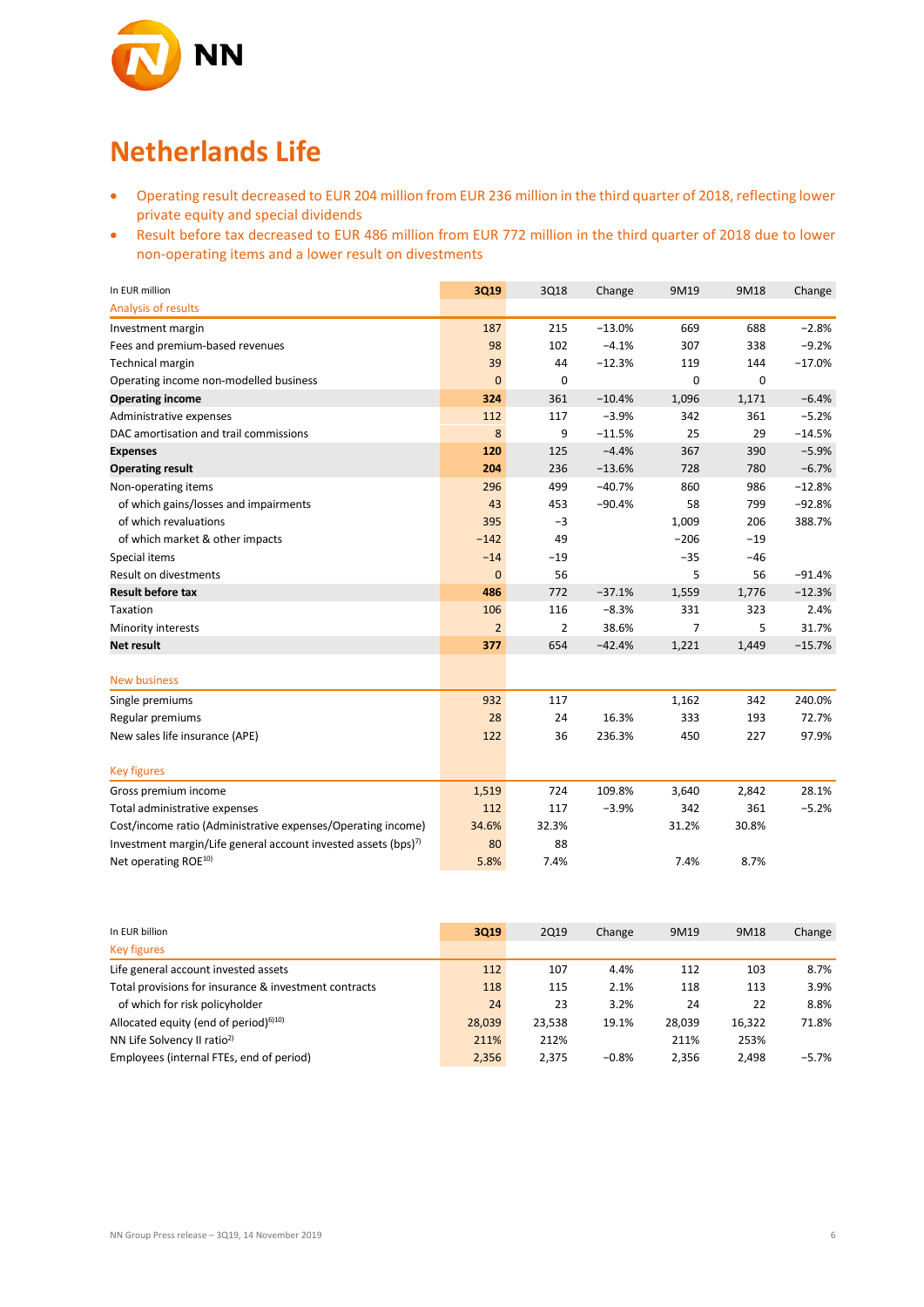

The operating result of Netherlands Life decreased to EUR 204 million from EUR 236 million in the third quarter of 2018, reflecting a lower investment margin as the third quarter of 2018 benefited from private equity and special dividends for a total amount of EUR 48 million whereas the current quarter includes a special dividend of EUR 16 million.

The investment margin decreased to EUR 187 million compared with EUR 215 million in the third quarter of 2018 which benefited from private equity and special dividends for a total amount of EUR 48 million whereas the current quarter includes a special dividend of EUR 16 million. The investment spread, calculated on a four quarter rolling average, decreased to 80 basis points from 88 basis points in the third quarter of 2018.

Fees and premium‐based revenues decreased to EUR 98 million from EUR 102 million in the third quarter of 2018, due to the run‐off of the individual life closed book as well as lower margins in the pension business.

The technical margin decreased to EUR 39 million from EUR 44 million in the third quarter of 2018.

Administrative expenses were EUR 112 million versus EUR 117 million in the third quarter of 2018 as a result of lower staff expenses.

DAC amortisation and trail commissions decreased to EUR 8 million compared with EUR 9 million in the third quarter of 2018.

The result before tax decreased to EUR 486 million from EUR 772 million in the third quarter of 2018 due to lower non-operating items, a lower result on divestments as well as the lower operating result. Gains/losses and impairments decreased to EUR 43 million from EUR 453 million in the same period last year which benefited from gains on the sale of government bonds. Revaluations increased to EUR 395 million compared with EUR ‐3 million in the third quarter of 2018. The current quarter reflects positive revaluations driven by the impact of lower interest rates on derivatives used for hedging purposes reflecting accounting asymmetries, as well as positive revaluations of real estate and private equity. Market and other impacts were EUR ‐142 million versus EUR 49 million in the third quarter of last year, mainly reflecting movements in the provisions for guarantees on unit‐linked, separate account pension contracts and inflation‐linked liabilities (all net of hedging).

New sales (APE) increased to EUR 122 million compared with EUR 36 million in the third quarter of 2018. The current quarter includes a higher volume of group pension contracts.

In the first nine months of 2019, Netherlands Life's operating result decreased to EUR 728 million from EUR 780 million in the same period last year. The decrease is largely due to lower fees and premium‐based revenues, lower private equity and special dividends and a lower technical margin, partly offset by lower administrative expenses.

The result before tax was EUR 1,559 million in the first nine months of 2019 compared with EUR 1,776 million in the same period last year, mainly reflecting lower non-operating items and a lower operating result.

New sales (APE) increased to EUR 450 million in the first nine months of 2019 from EUR 227 million in the same period last year, reflecting a higher volume of group pension contracts up for renewal as well as new business.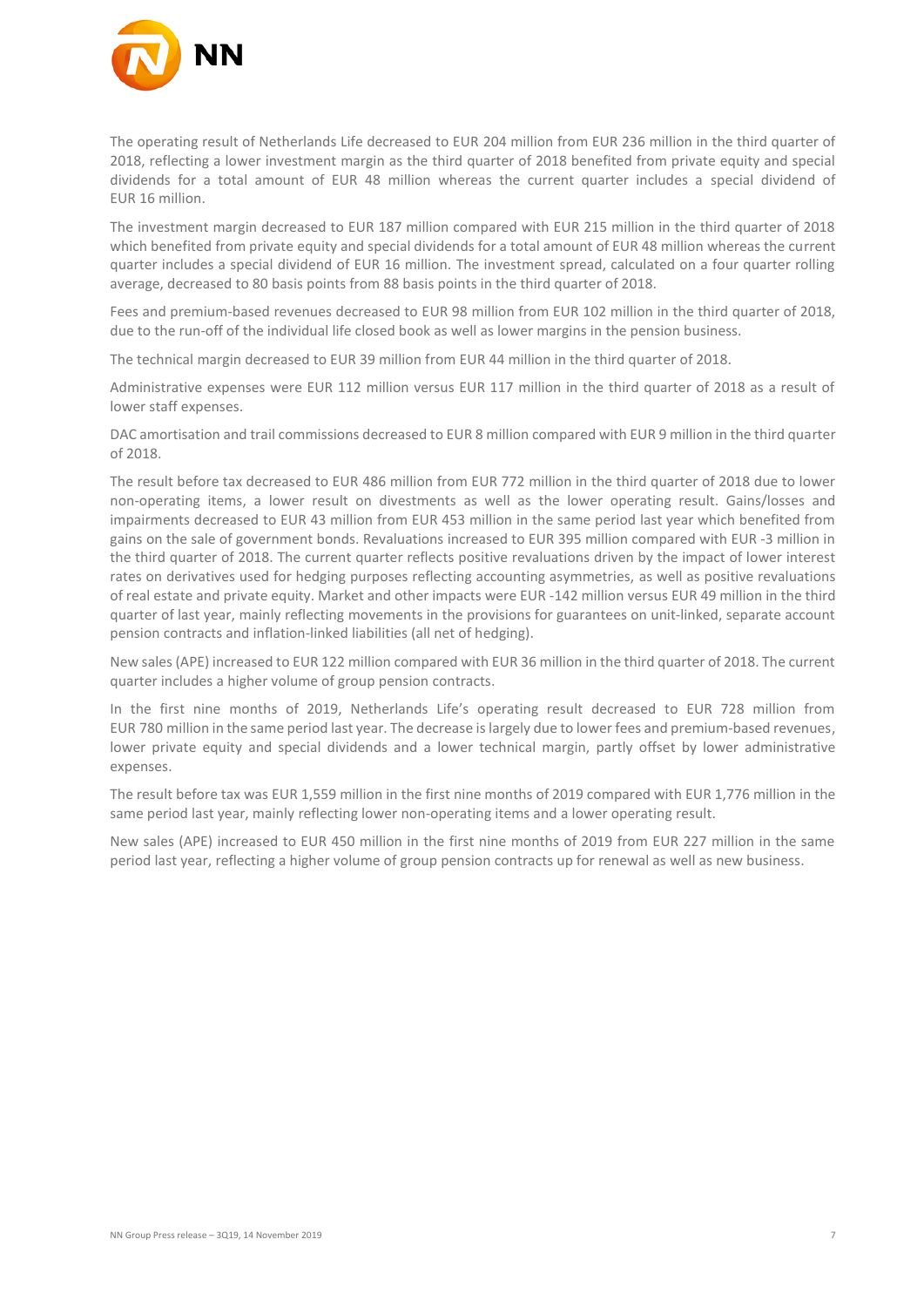

## **Netherlands Non-life**

- Operating result increased to EUR 55 million from EUR 46 million in the third quarter of 2018 driven by a higher underwriting result in Disability & Accident
- Combined ratio improved to 94.2% from 97.1% in the third quarter of 2018

| In EUR million                                       | 3Q19           | 3Q18           | Change   | 9M19        | 9M18   | Change   |
|------------------------------------------------------|----------------|----------------|----------|-------------|--------|----------|
| Analysis of results                                  |                |                |          |             |        |          |
| Earned premiums                                      | 741            | 741            | 0.0%     | 2,218       | 2,168  | 2.3%     |
| Investment income                                    | 24             | 31             | $-23.0%$ | 79          | 93     | $-14.8%$ |
| Other income                                         | $-3$           | 3              |          | $-4$        | 0      |          |
| <b>Operating income</b>                              | 762            | 775            | $-1.7%$  | 2,293       | 2,261  | 1.4%     |
| Claims incurred, net of reinsurance                  | 513            | 525            | $-2.3%$  | 1,558       | 1,608  | $-3.1%$  |
| <b>Acquisition costs</b>                             | 129            | 136            | $-4.9%$  | 391         | 387    | 1.1%     |
| Administrative expenses                              | 72             | 75             | $-4.9%$  | 226         | 233    | $-3.3%$  |
| Acquisition costs and administrative expenses        | 201            | 211            | $-4.9%$  | 617         | 620    | $-0.6%$  |
| <b>Expenditure</b>                                   | 714            | 736            | $-3.1%$  | 2,175       | 2,228  | $-2.4%$  |
| Operating result insurance businesses                | 48             | 39             | 24.8%    | 118         | 33     | 257.5%   |
| Operating result health business and broker business | $\overline{7}$ | $\overline{7}$ | $-6.1%$  | 21          | 21     | 1.4%     |
| <b>Total operating result</b>                        | 55             | 46             | 19.9%    | 140         | 54     | 158.0%   |
| Non-operating items                                  | $-3$           | 5              |          | 9           | 17     | $-48.1%$ |
| of which gains/losses and impairments                | $-6$           | 1              |          | 2           | 11     | $-83.7%$ |
| of which revaluations                                | 3              | 4              | $-38.1%$ | 6           | 6      | 0.6%     |
| of which market & other impacts                      | $\Omega$       | 0              |          | 0           | $-1$   |          |
| Special items                                        | $-13$          | $-8$           |          | $-39$       | $-60$  |          |
| <b>Result on divestments</b>                         | $\mathbf 0$    | 0              |          | $\mathbf 0$ | 0      |          |
| <b>Result before tax</b>                             | 39             | 43             | $-9.4%$  | 109         | 11     |          |
| Taxation                                             | 12             | 9              | 32.4%    | 27          | $-1$   |          |
| Minority interests                                   | $\overline{4}$ | 3              | 18.5%    | 9           | 3      | 198.6%   |
| <b>Net result</b>                                    | 23             | 30             | $-24.8%$ | 73          | 9      |          |
|                                                      |                |                |          |             |        |          |
| <b>Key figures</b>                                   |                |                |          |             |        |          |
| Gross premium income                                 | 595            | 590            | 0.9%     | 2,551       | 2,530  | 0.8%     |
| Total administrative expenses <sup>11)</sup>         | 93             | 94             | $-0.5%$  | 285         | 290    | $-1.7%$  |
| Combined ratio <sup>5)</sup>                         | 94.2%          | 97.1%          |          | 96.0%       | 100.5% |          |
| of which Claims ratio <sup>5)</sup>                  | 67.1%          | 68.7%          |          | 68.2%       | 71.9%  |          |
| of which Expense ratio <sup>5)</sup>                 | 27.1%          | 28.5%          |          | 27.8%       | 28.6%  |          |
| Net operating ROE <sup>10)</sup>                     | 24.7%          | 19.9%          |          | 20.9%       | 8.1%   |          |

| In EUR billion                                                 | 3019  | <b>2Q19</b> | Change  | 9M19  | 9M18  | Change   |
|----------------------------------------------------------------|-------|-------------|---------|-------|-------|----------|
| Key figures                                                    |       |             |         |       |       |          |
| Total insurance provisions                                     | 6     |             | $-2.3%$ |       |       | 2.1%     |
| Allocated equity (end of period) <sup><math>6)10)</math></sup> | 1.082 | 1.005       | 7.7%    | 1.082 | 915   | 18.2%    |
| Employees (internal FTEs, end of period)                       | 2,720 | 2.718       | 0.1%    | 2.720 | 2.802 | $-2.9\%$ |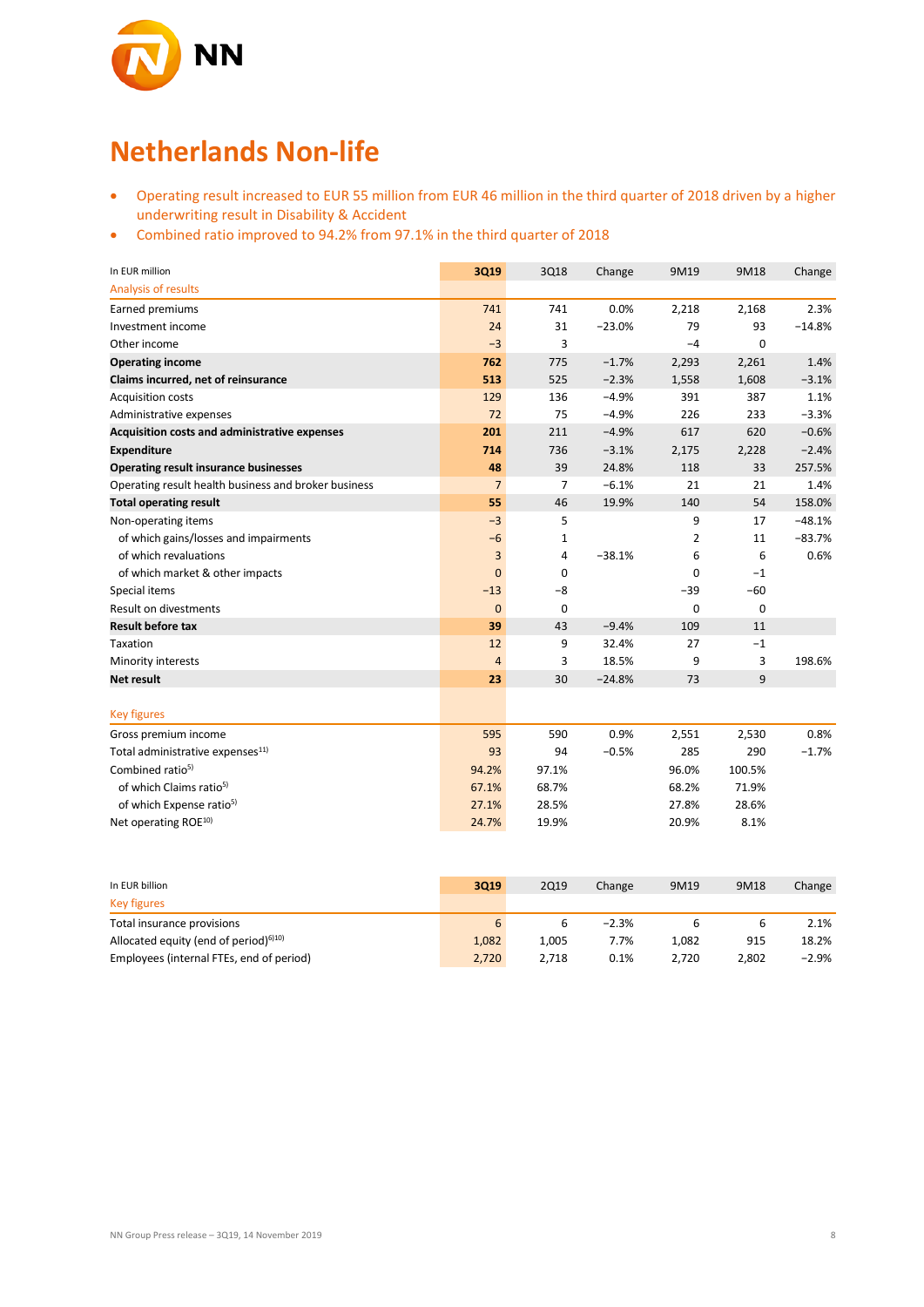

The operating result of Netherlands Non-life increased to EUR 55 million from EUR 46 million in the third quarter of 2018, driven by a higher underwriting result in Disability & Accident (D&A) and lower administrative expenses, partly offset by lower investment income as the third quarter of 2018 benefited from a EUR 5 million private equity dividend. The combined ratio improved to 94.2% from 97.1% in the third quarter of 2018.

The operating result in D&A increased to EUR 34 million from EUR 21 million in the third quarter of 2018 driven by a favourable claims development in the Group Income portfolio, partly offset by lower investment income. Unfavourable claims experience in the Individual Disability portfolio was covered by reinsurance with NN Re. The D&A combined ratio was 87.9% versus 94.3% in the third quarter of 2018.

The operating result in Property & Casualty (P&C) decreased to EUR 15 million from EUR 18 million in the third quarter of 2018 reflecting lower other income, partly compensated by an improved underwriting result. The P&C combined ratio improved to 97.7% from 98.6% in the third quarter of 2018.

Administrative expenses decreased to EUR 72 million from EUR 75 million in the third quarter of 2018.

The operating result of the health business and broker business was stable at EUR 7 million.

The result before tax of Netherlands Non-life decreased to EUR 39 million from EUR 43 million in the third quarter of 2018, reflecting lower non-operating items and higher special items, partly compensated by the higher operating result. Special items include restructuring expenses and costs related to the migration of the legal aid service provider.

In the first nine months of 2019, the operating result of Netherlands Non-life increased to EUR 140 million from EUR 54 million in the same period last year, which included the impact of the January 2018 storm for an amount of EUR 56 million net of reinsurance. Excluding this impact, the increase was mainly attributable to an improved underwriting performance in both D&A and P&C and lower administrative expenses, partly offset by lower investment income due to lower private equity dividends.

The result before tax for the first nine months of 2019 increased to EUR 109 million from EUR 11 million in the same period of 2018, reflecting the higher operating result and lower special items, partly offset by lower non-operating items. Special items in the first nine months of 2018 included a charge related to the agreement with Van Ameyde to insource claims handling activities.

The combined ratio for the first nine months of 2019 was 96.0% compared with 100.5% in the same period of 2018, or 97.9% excluding the impact of the January 2018 storm.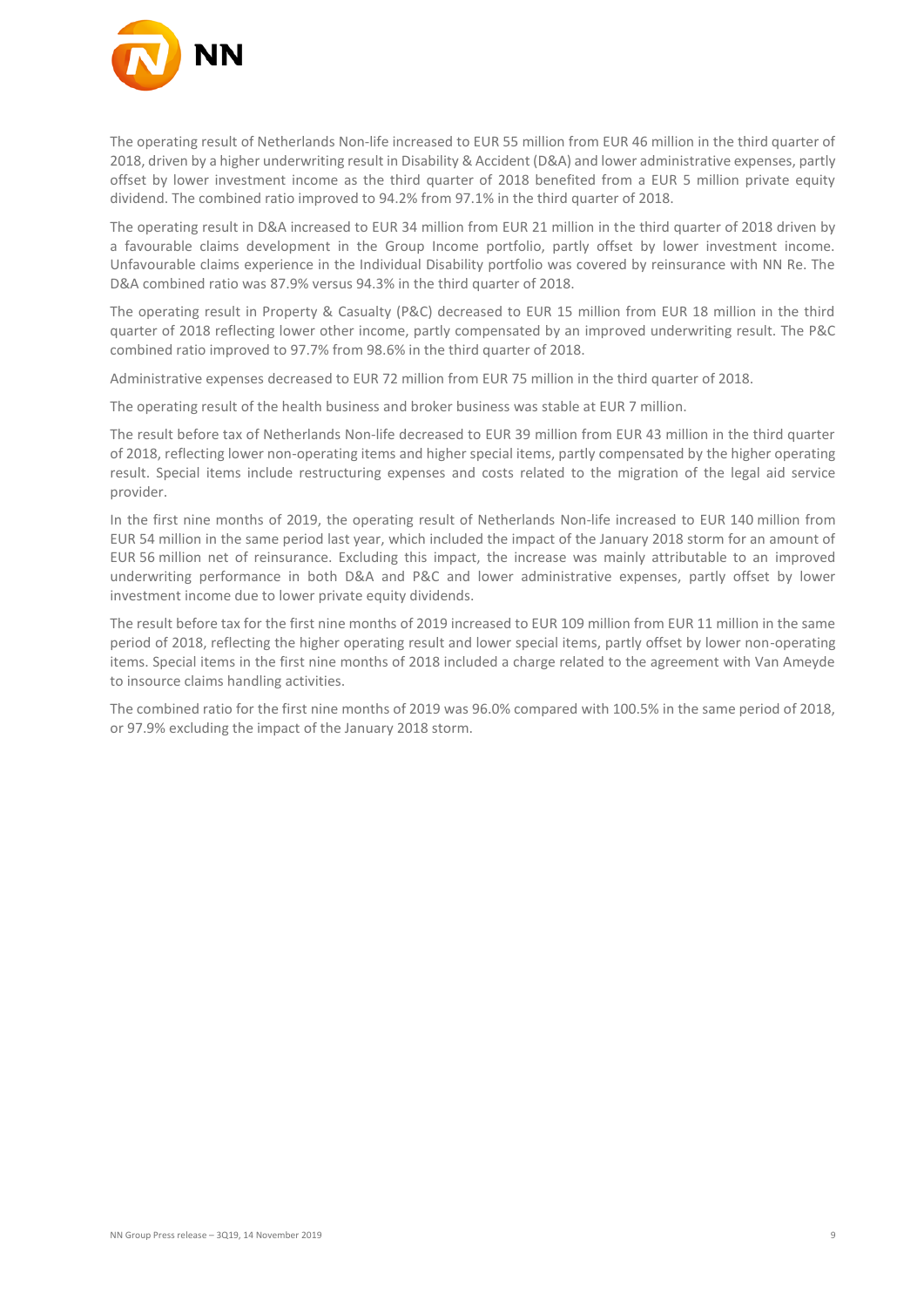

### **Insurance Europe**

- Operating result increased to EUR 74 million from EUR 65 million in the third quarter of 2018 driven by an improved investment margin, growth of the protection portfolio across the region and higher performance fees in Slovakia
- New sales (APE) were EUR 133 million, up 3.1% from the third quarter of 2018 at constant currencies, largely driven by higher protection and pension sales and the contribution from the acquired Czech and Slovak businesses

| In EUR million                                                 | 3Q19           | 3Q18        | Change   | 9M19  | 9M18        | Change   |
|----------------------------------------------------------------|----------------|-------------|----------|-------|-------------|----------|
| Analysis of results                                            |                |             |          |       |             |          |
| Investment margin                                              | 26             | 17          | 53.3%    | 75    | 63          | 18.4%    |
| Fees and premium-based revenues                                | 184            | 171         | 7.4%     | 544   | 526         | 3.5%     |
| <b>Technical margin</b>                                        | 58             | 59          | $-1.3%$  | 178   | 160         | 11.2%    |
| Operating income non-modelled business                         | $\mathbf{0}$   | 0           |          | 1     | $\mathbf 1$ | $-44.2%$ |
| <b>Operating income Life Insurance</b>                         | 268            | 247         | 8.3%     | 798   | 750         | 6.3%     |
| Administrative expenses                                        | 101            | 101         | $-0.9%$  | 307   | 299         | 2.5%     |
| DAC amortisation and trail commissions                         | 93             | 80          | 16.9%    | 283   | 247         | 14.4%    |
| <b>Expenses Life Insurance</b>                                 | 194            | 181         | 6.9%     | 589   | 546         | 7.9%     |
| <b>Operating result Life Insurance</b>                         | 74             | 66          | 12.0%    | 208   | 204         | 2.2%     |
| <b>Operating result Non-life</b>                               | $\mathbf{0}$   | $-1$        |          | 5     | $-4$        |          |
| <b>Operating result</b>                                        | 74             | 65          | 13.1%    | 214   | 200         | 7.0%     |
| Non-operating items                                            | 19             | 19          | $-0.3%$  | 55    | 30          | 87.1%    |
| of which gains/losses and impairments                          | 14             | 3           | 349.4%   | 79    | 14          | 480.7%   |
| of which revaluations                                          | $\overline{9}$ | 16          | $-41.1%$ | $-19$ | 21          |          |
| of which market & other impacts                                | $-4$           | $\mathbf 0$ |          | $-5$  | $-5$        |          |
| Special items                                                  | $-6$           | $-6$        |          | -24   | $-19$       |          |
| Acquisition intangibles and goodwill                           | $\mathbf{0}$   | 0           |          | 33    | 0           |          |
| Result on divestments                                          | $\mathbf{0}$   | 0           |          | 0     | 0           |          |
| <b>Result before tax</b>                                       | 87             | 78          | 10.6%    | 278   | 210         | 32.2%    |
| Taxation                                                       | 18             | 20          | $-8.0%$  | 54    | 49          | 9.4%     |
| Minority interests                                             | $\mathbf{0}$   | 0           |          | 0     | 0           |          |
| Net result                                                     | 69             | 59          | 16.8%    | 224   | 161         | 39.1%    |
|                                                                |                |             |          |       |             |          |
| <b>New business</b>                                            |                |             |          |       |             |          |
| Single premiums                                                | 209            | 213         | $-2.3%$  | 900   | 806         | 11.7%    |
| Regular premiums                                               | 112            | 107         | 4.6%     | 392   | 381         | 2.9%     |
| New sales life insurance (APE)                                 | 133            | 129         | 3.4%     | 482   | 461         | 4.4%     |
| <b>Key figures</b>                                             |                |             |          |       |             |          |
| Gross premium income                                           | 695            | 673         | 3.2%     | 2,228 | 2,169       | 2.7%     |
| Total administrative expenses (Life & Non-life)                | 104            | 105         | $-1.1%$  | 317   | 312         | 1.5%     |
| Cost/income ratio (Administrative expenses/Operating income)   | 37.6%          | 41.2%       |          | 38.3% | 40.4%       |          |
| Investment margin/Life general account invested assets (bps)7) | 57             | 49          |          |       |             |          |
| Net operating ROE <sup>10)</sup>                               | 10.8%          | 10.6%       |          | 10.4% | 10.6%       |          |
|                                                                |                |             |          |       |             |          |

| In EUR billion                                        | 3019  | <b>2Q19</b> | Change  | 9M19  | 9M18  | Change  |
|-------------------------------------------------------|-------|-------------|---------|-------|-------|---------|
| <b>Key figures</b>                                    |       |             |         |       |       |         |
| Life general account invested assets                  | 18    | 18          | 0.7%    | 18    | 18    | $-0.8%$ |
| Total provisions for insurance & investment contracts | 27    | 27          | 1.6%    | 27    | 25    | 6.7%    |
| of which for risk policyholder                        | 8     | 8           | 1.9%    | 8     |       | 11.8%   |
| Assets under management pensions <sup>12)</sup>       | 20    | 21          | $-0.7%$ | 20    | 19    | 9.7%    |
| Allocated equity (end of period) $610$                | 2.790 | 2.647       | 5.4%    | 2.790 | 2.273 | 22.7%   |
| Employees (internal FTEs, end of period)              | 4.934 | 4.834       | 2.1%    | 4.934 | 4.558 | 8.3%    |

Note: For data in constant currencies, refer to the 'NN Group Financial Supplement: 2.4.1 Analysis of results: Insurance Europe – Excluding currency effects'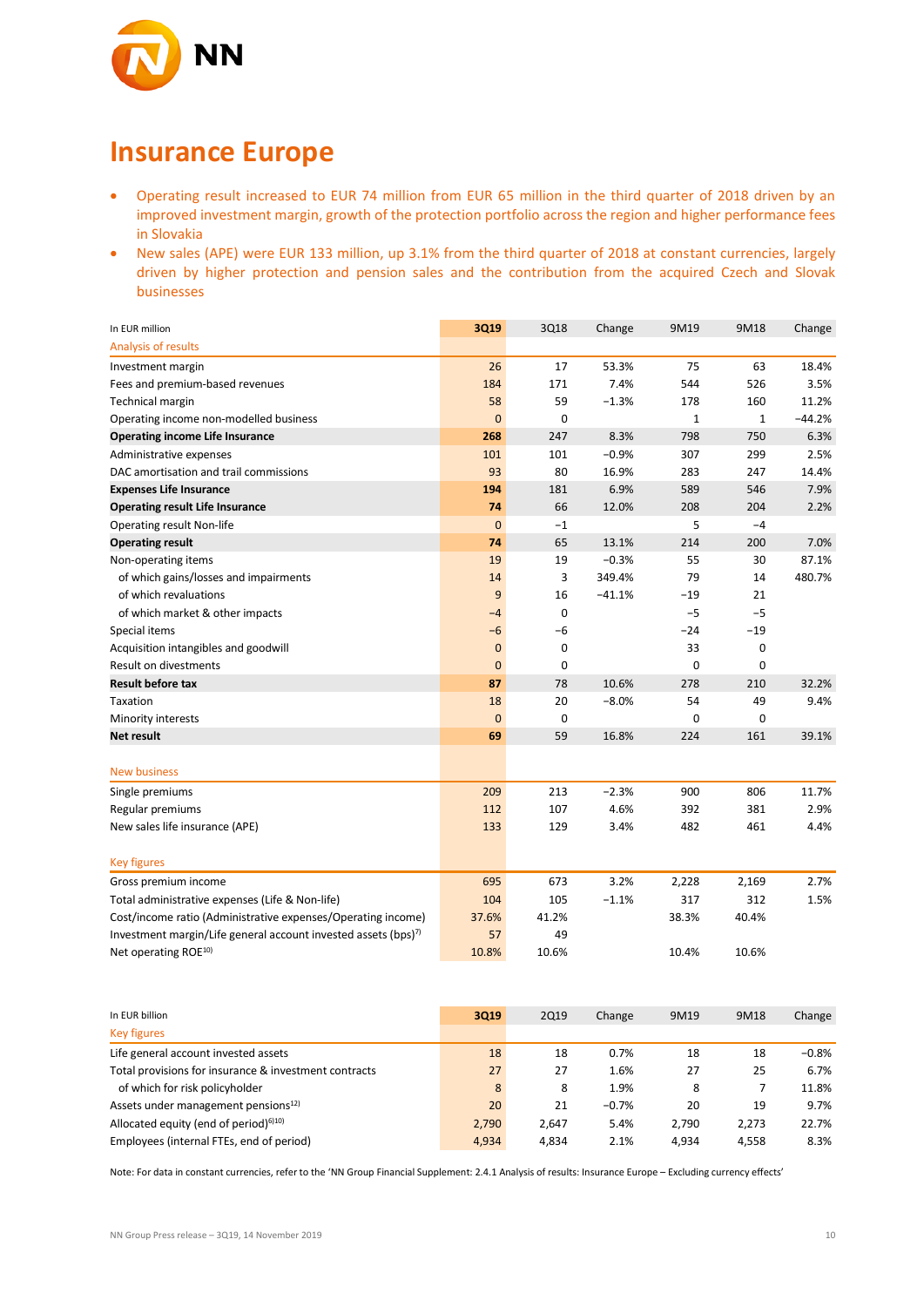

The operating result of Insurance Europe increased to EUR 74 million from EUR 65 million in the third quarter of 2018, mainly due to an improved investment margin, growth of the protection portfolio across the region and higher performance fees in Slovakia. This was partly offset by lower pension fees in Romania.

The investment margin increased to EUR 26 million from EUR 17 million in the third quarter of 2018, mainly driven by higher investment income in Belgium.

Fees and premium-based revenues increased to EUR 184 million from EUR 171 million in the third quarter of 2018, mainly driven by the increase of the portfolio following the inclusion of the acquired Czech and Slovak businesses, growth of the protection portfolio across the region and higher performance fees in Slovakia. This was partly offset by lower pension fees mainly in Romania.

The technical margin was broadly stable at EUR 58 million, as the inclusion of the aforementioned acquisition was offset by lower disability results in Belgium.

Administrative expenses were stable at EUR 101 million as the increase due to the aforementioned acquisition was offset by expense savings in Belgium.

DAC amortisation and trail commissions increased to EUR 93 million from EUR 80 million in the third quarter of 2018, mainly due to the contribution of the aforementioned acquisition and growth of the protection portfolio across the region.

The result before tax increased to EUR 87 million from EUR 78 million in the third quarter of 2018 reflecting the higher operating result.

New sales (APE) increased to EUR 133 million from EUR 129 million in the third quarter of 2018, mainly driven by the contribution of the aforementioned acquisition, partly offset by lower sales of traditional savings products.

In the first nine months of 2019, the operating result increased to EUR 214 million from EUR 200 million in the same period of 2018, mainly driven by higher life results in Romania and Belgium, higher performance fees in Slovakia, a EUR 6 million non-recurring benefit in the Non-life result as well as a positive contribution from the acquired Czech and Slovak businesses. This was partly offset by lower pension fees in Romania.

The result before tax in the first nine months of 2019 increased to EUR 278 million from EUR 210 million in the same period of 2018, reflecting the negative goodwill arising from the aforementioned acquisition, gains on the sale of government bonds as well as the higher operating result, partly offset by lower revaluations in Belgium.

New sales (APE) in the first nine months of 2019 increased to EUR 482 million from EUR 461 million in the same period of 2018. The increase was mainly driven by higher protection and pension sales and the contribution of the aforementioned acquisition, partly offset by negative currency impacts in Turkey.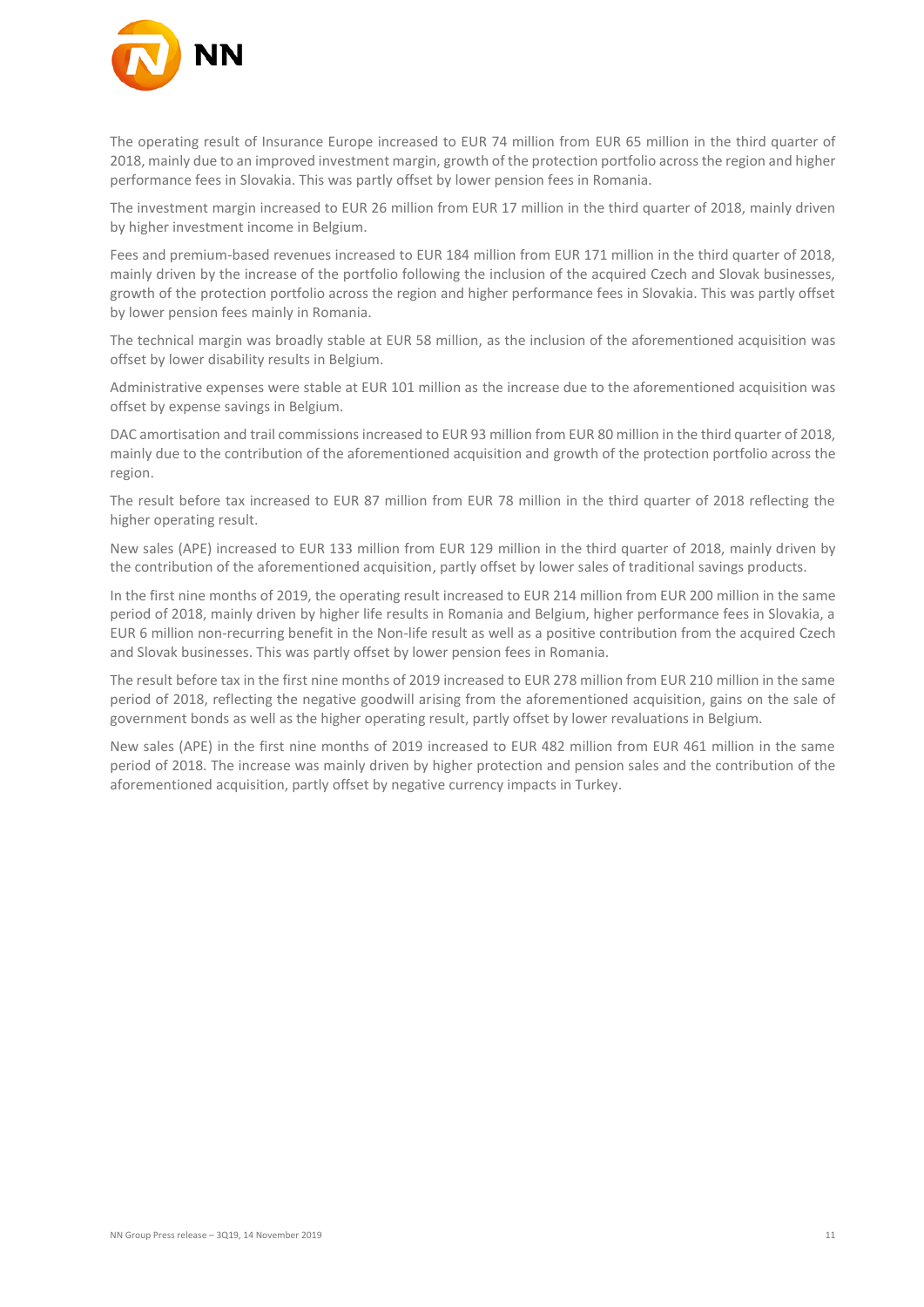

# **Japan Life**

- Operating result was EUR 50 million, up 2.1% from the third quarter of 2018, excluding currency effects, reflecting a higher technical margin and lower DAC amortisation and trail commissions, partly offset by lower fees and premium-based revenues
- New sales (APE) were EUR 35 million and decreased from EUR 164 million in the third quarter of 2018, due to lower sales following the new tax regulations

| In EUR million                                               | 3Q19           | 3Q18        | Change   | 9M19        | 9M18        | Change |
|--------------------------------------------------------------|----------------|-------------|----------|-------------|-------------|--------|
| Analysis of results                                          |                |             |          |             |             |        |
| Investment margin                                            | $-5$           | $-1$        |          | $-12$       | $-7$        |        |
| Fees and premium-based revenues                              | 158            | 157         | 0.3%     | 523         | 475         | 10.2%  |
| Technical margin                                             | 8              | $\mathbf 0$ |          | 15          | $-2$        |        |
| Operating income non-modelled business                       | $\mathbf{0}$   | $\Omega$    |          | $\Omega$    | 0           |        |
| <b>Operating income</b>                                      | 161            | 156         | 3.6%     | 526         | 466         | 12.9%  |
| Administrative expenses                                      | 41             | 35          | 18.9%    | 110         | 100         | 10.0%  |
| DAC amortisation and trail commissions                       | 70             | 76          | $-8.3%$  | 249         | 229         | 8.8%   |
| <b>Expenses</b>                                              | 111            | 111         | 0.2%     | 359         | 328         | 9.2%   |
| <b>Operating result</b>                                      | 50             | 45          | 12.2%    | 168         | 138         | 21.7%  |
| Non-operating items                                          | $-10$          | $-3$        |          | $-28$       | $-16$       |        |
| of which gains/losses and impairments                        | $-2$           | 0           |          | $-6$        | $-3$        |        |
| of which revaluations                                        | $-8$           | $-3$        |          | $-21$       | $-14$       |        |
| of which market & other impacts                              | $\mathbf 0$    | 0           |          | $\mathbf 0$ | 0           |        |
| Special items                                                | $-1$           | $-1$        |          | $-3$        | $-2$        |        |
| <b>Result on divestments</b>                                 | $\overline{0}$ | 0           |          | $\mathbf 0$ | $\mathbf 0$ |        |
| <b>Result before tax</b>                                     | 39             | 40          | $-3.0%$  | 137         | 119         | 14.6%  |
| Taxation                                                     | 11             | 14          | $-27.2%$ | 38          | 34          | 13.2%  |
| Minority interests                                           | $\mathbf 0$    | $\mathbf 0$ |          | $\mathbf 0$ | 0           |        |
| <b>Net result</b>                                            | 28             | 26          | 10.7%    | 99          | 86          | 15.2%  |
|                                                              |                |             |          |             |             |        |
| <b>New business</b>                                          |                |             |          |             |             |        |
| Single premiums                                              | $\mathbf 0$    | 0           |          | $\pmb{0}$   | 0           |        |
| Regular premiums                                             | 35             | 164         | $-78.6%$ | 547         | 544         | 0.5%   |
| New sales life insurance (APE)                               | 35             | 164         | $-78.6%$ | 547         | 544         | 0.5%   |
|                                                              |                |             |          |             |             |        |
| <b>Key figures</b>                                           |                |             |          |             |             |        |
| Gross premium income                                         | 950            | 956         | $-0.6%$  | 3,146       | 2,831       | 11.1%  |
| Total administrative expenses                                | 41             | 35          | 18.9%    | 110         | 100         | 10.0%  |
| Cost/income ratio (Administrative expenses/Operating income) | 25.6%          | 22.3%       |          | 20.9%       | 21.4%       |        |
| Net operating ROE <sup>10)23)</sup>                          | 7.8%           | 7.9%        |          | 8.0%        | 7.6%        |        |

| In EUR billion                                                 | 3019     | 2Q19     | Change  | 9M19  | 9M18  | Change |
|----------------------------------------------------------------|----------|----------|---------|-------|-------|--------|
| <b>Key figures</b>                                             |          |          |         |       |       |        |
| Life general account invested assets                           | 18       | 17       | 6.2%    | 18    | 16    | 14.9%  |
| Total provisions for insurance & investment contracts          | 17       | 16       | 5.7%    | 17    | 14    | 22.2%  |
| of which for risk policyholder                                 | $\Omega$ | $\Omega$ |         |       |       |        |
| Allocated equity (end of period) <sup><math>6)10)</math></sup> | 2,836    | 2.673    | 6.1%    | 2,836 | 2.124 | 33.5%  |
| Employees (internal FTEs, end of period)                       | 834      | 847      | $-1.5%$ | 834   | 830   | 0.5%   |

Note: For data in constant currencies, refer to the 'NN Group Financial Supplement: 2.5.1 Analysis of results: Japan Life – Excluding currency effects'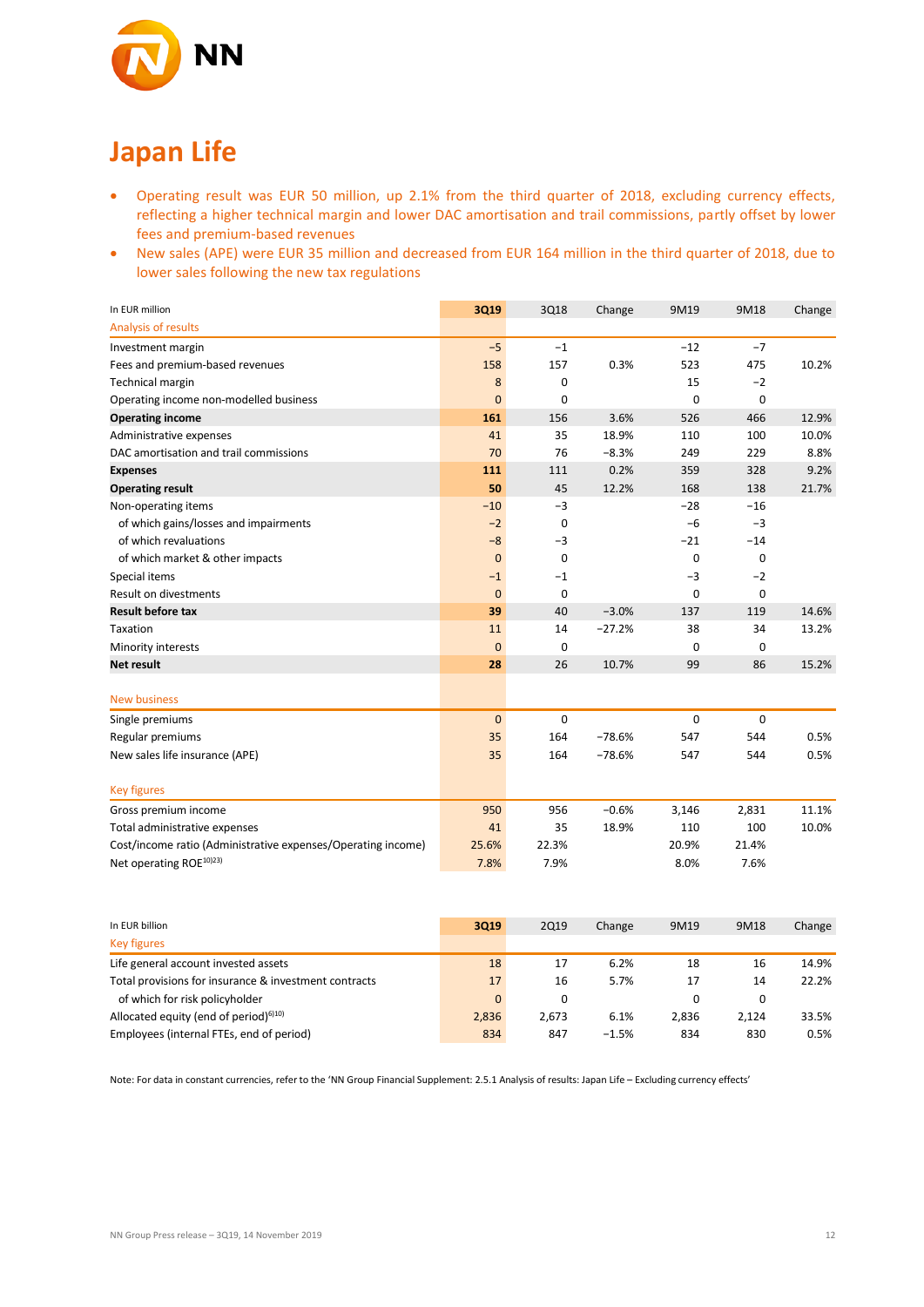

The operating result of Japan Life was EUR 50 million, up 2.1% from the third quarter of 2018, excluding currency effects, reflecting a higher technical margin and lower DAC amortisation and trail commissions, partly offset by lower fees and premium-based revenues.

Fees and premium-based revenues were EUR 158 million, down 8.3% from the third quarter of 2018, excluding currency effects, due to lower new business premiums following the revised regulations for the tax deductibility of COLI products which were introduced in July 2019, partially offset by an increased persistency of the in-force portfolio.

The technical margin was EUR 8 million, up from EUR 0 million in the third quarter of 2018, reflecting favourable mortality results.

Administrative expenses were EUR 41 million, up 9.0%, excluding currency effects, from the third quarter of 2018, reflecting higher project and marketing expenses in the current quarter.

DAC amortisation and trail commissions were EUR 70 million, down 16.1% from the third quarter of 2018, excluding currency effects, due to lower new business premiums and lower surrenders reflecting increased persistency after the aforementioned tax rule change.

The result before tax was EUR 39 million, down from EUR 40 million in the third quarter of 2018, reflecting lower non-operating items, partly offset by the higher operating result.

New sales (APE) were EUR 35 million, down 80.4% from the third quarter of 2018, excluding currency effects, due to lower sales of COLI products following the revised tax regulations.

In the first nine months of 2019, the operating result of Japan Life was EUR 168 million, up 14.5% compared with the same period last year, excluding currency effects. The increase was primarily driven by the strong sales in the first quarter of 2019 and a higher technical margin on favourable mortality results.

The result before tax for the first nine months of 2019 was EUR 137 million, up 8.1% compared with the same period last year, at constant currencies, reflecting the higher operating result, partly offset by lower non-operating items.

New sales (APE) in the first nine months of 2019 were EUR 547 million, up from EUR 544 million in the same period last year, reflecting the higher sales in the first quarter of 2019 driven by strong sales efforts and customer expectations of a revision of tax rules for COLI products.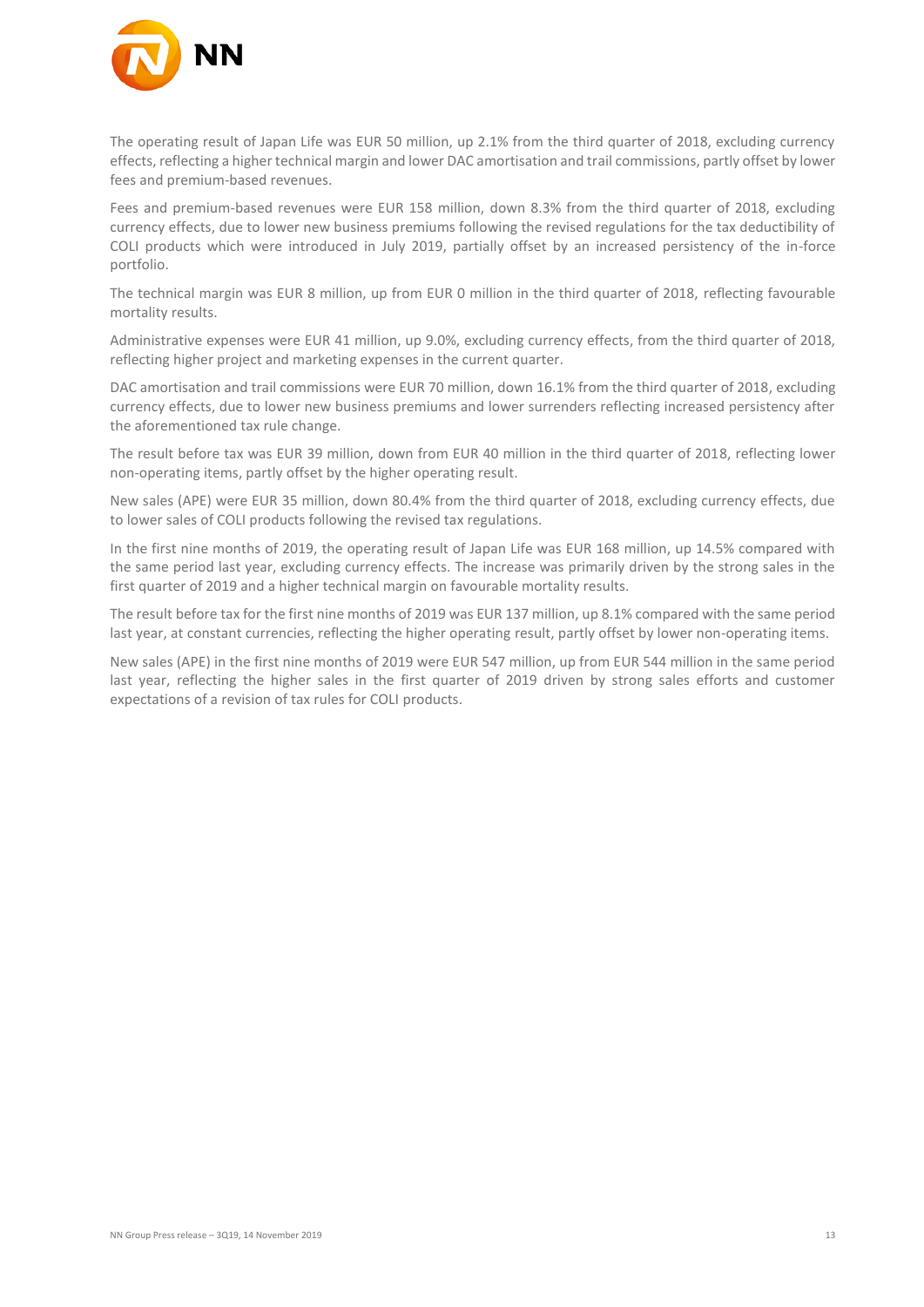

### **Asset Management**

- Total Assets under Management increased to EUR 287 billion compared with EUR 268 billion at the end of the second quarter of 2019, driven by positive market performance and net inflows of assets
- Operating result was stable at EUR 43 million, as lower fees were offset by a decrease of administrative expenses

| In EUR million                                               | 3Q19         | 3Q18        | Change   | 9M19        | 9M18     | Change  |
|--------------------------------------------------------------|--------------|-------------|----------|-------------|----------|---------|
| Analysis of results                                          |              |             |          |             |          |         |
| Investment income                                            | $-1$         | $\mathbf 0$ |          | 0           | $-1$     |         |
| Fees                                                         | 114          | 115         | $-1.2%$  | 329         | 344      | $-4.3%$ |
| <b>Operating income</b>                                      | 113          | 115         | $-1.9%$  | 330         | 343      | $-4.0%$ |
| <b>Administrative expenses</b>                               | 70           | 73          | $-4.0%$  | 210         | 219      | $-3.8%$ |
| <b>Operating result</b>                                      | 43           | 43          | 1.8%     | 119         | 125      | $-4.2%$ |
| Non-operating items                                          | $\mathbf{0}$ | $\mathbf 0$ |          | 0           | 0        |         |
| of which gains/losses and impairments                        | $\mathbf 0$  | 0           |          | 0           | 0        |         |
| of which revaluations                                        | $\mathbf{0}$ | 0           |          | 0           | 0        |         |
| of which market & other impacts                              | $\mathbf{0}$ | $\mathbf 0$ |          | 0           | 0        |         |
| Special items                                                | $-4$         | $-1$        |          | $-11$       | $-17$    |         |
| Result on divestments                                        | $\Omega$     | $\Omega$    |          | $\mathbf 0$ | $\Omega$ |         |
| <b>Result before tax</b>                                     | 39           | 42          | $-7.4%$  | 108         | 108      | 0.4%    |
| Taxation                                                     | 10           | 10          | $-4.0%$  | 26          | 25       | 2.4%    |
| Minority interests                                           | 3            | $\Omega$    |          | 3           | 0        |         |
| <b>Net result</b>                                            | 26           | 32          | $-18.5%$ | 79          | 83       | $-4.0%$ |
|                                                              |              |             |          |             |          |         |
| Key figures                                                  |              |             |          |             |          |         |
| Total administrative expenses                                | 70           | 73          | $-4.0%$  | 210         | 219      | $-3.8%$ |
| Cost/income ratio (Administrative expenses/Operating income) | 61.6%        | 63.0%       |          | 63.8%       | 63.7%    |         |
| Fees/average Assets under Management (bps)                   | 16           | 19          |          | 17          | 19       |         |
| Net Operating ROE <sup>10</sup> )                            | 36.2%        | 30.9%       |          | 33.6%       | 29.0%    |         |

| In EUR billion                                 | 3Q19         | <b>2Q19</b> | Change | 9M19        | 9M18  | Change   |
|------------------------------------------------|--------------|-------------|--------|-------------|-------|----------|
| <b>Key figures</b>                             |              |             |        |             |       |          |
| Assets under Management                        | 287          | 268         | 7.3%   | 287         | 238   | 20.5%    |
| Allocated equity (end of period) $610$         | 355          | 340         | 4.6%   | 355         | 409   | $-13.2%$ |
| Employees (internal FTEs, end of period)       | 943          | 942         | 0.1%   | 943         | 1,030 | $-8.4%$  |
| In EUR billion                                 |              |             |        |             |       |          |
| AuM roll-forward                               |              |             |        |             |       |          |
| <b>Beginning of period</b>                     | 268          | 260         | 2.8%   | 246         | 246   | $-0.1%$  |
| Net inflow                                     | 6            | $-2$        |        | 5           | -6    |          |
| Acquisition / Divestments / Transfers          | $\mathbf{0}$ | 0           |        | $\mathbf 0$ | $-3$  |          |
| Market performance (incl. FX impact) and other | 13           | 10          |        | 36          | 1     |          |
| <b>End of period</b>                           | 287          | 268         | 7.3%   | 287         | 238   | 20.5%    |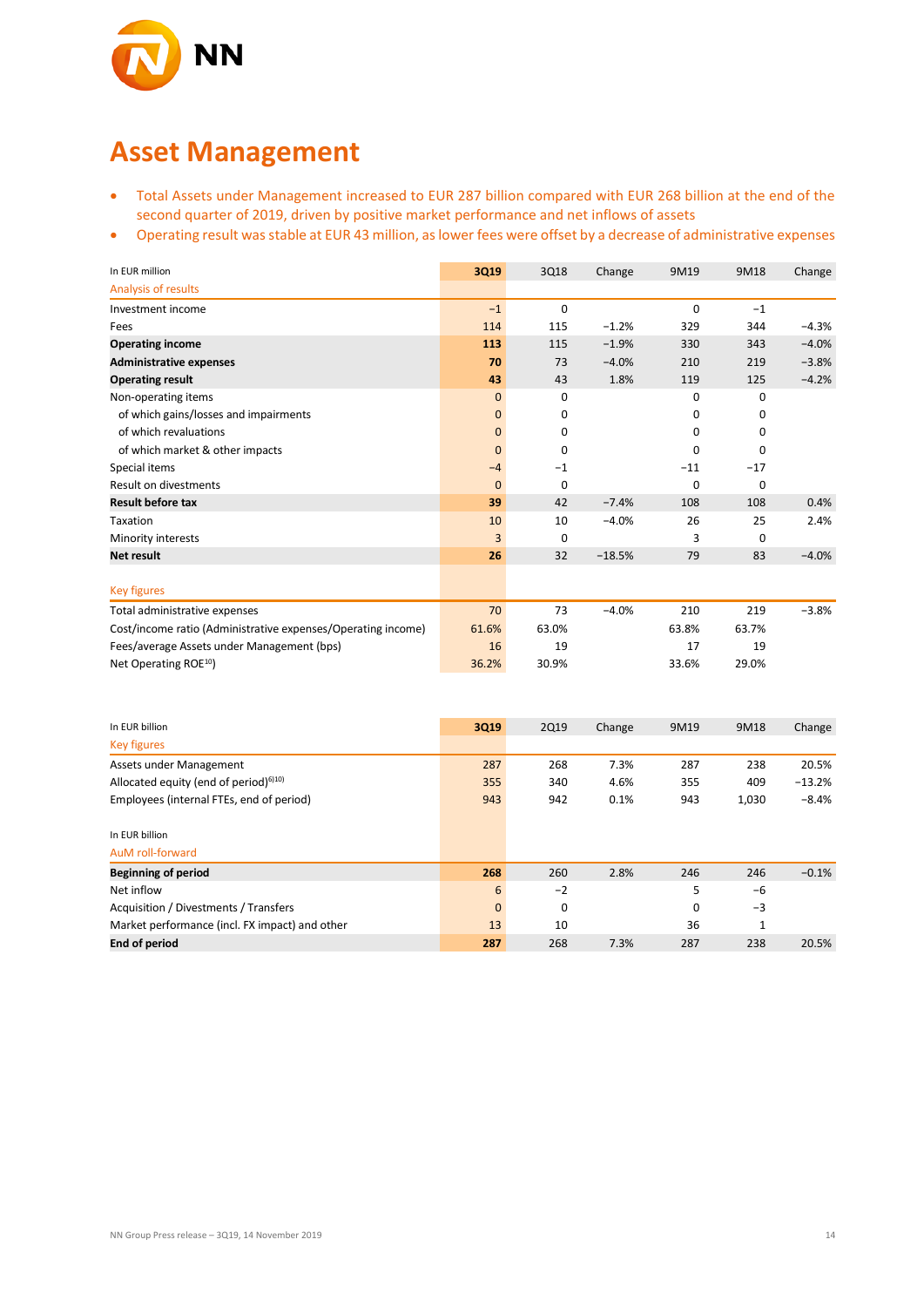

Total Assets under Management (AuM) at Asset Management increased to EUR 287 billion at the end of the third quarter of 2019 compared with EUR 268 billion at the end of the second quarter of 2019. The increase reflects positive market performance across all segments and asset classes of EUR 13.0 billion as well as net inflows of EUR 6.5 billion, of which EUR 5.5 billion in Affiliates and EUR 1.0 billion in Third Party.

The operating result was stable at EUR 43 million in the third quarter of 2019 as lower fees were offset by a decrease of administrative expenses.

Fees were EUR 114 million, down from EUR 115 million in the third quarter of 2018, reflecting a less favourable asset mix and fee pressure, partly offset by higher average AuM.

Administrative expenses decreased to EUR 70 million from EUR 73 million in the third quarter of 2018, mainly driven by lower staff costs.

The result before tax decreased to EUR 39 million from EUR 42 million in the third quarter of 2018 primarily due to higher special items.

In the first nine months of 2019, the operating result decreased to EUR 119 million from EUR 125 million in the same period of 2018, due to lower fees partly offset by lower administrative expenses.

The result before tax for the first nine months of 2019 was stable at EUR 108 million, reflecting lower special items, offset by the lower operating result.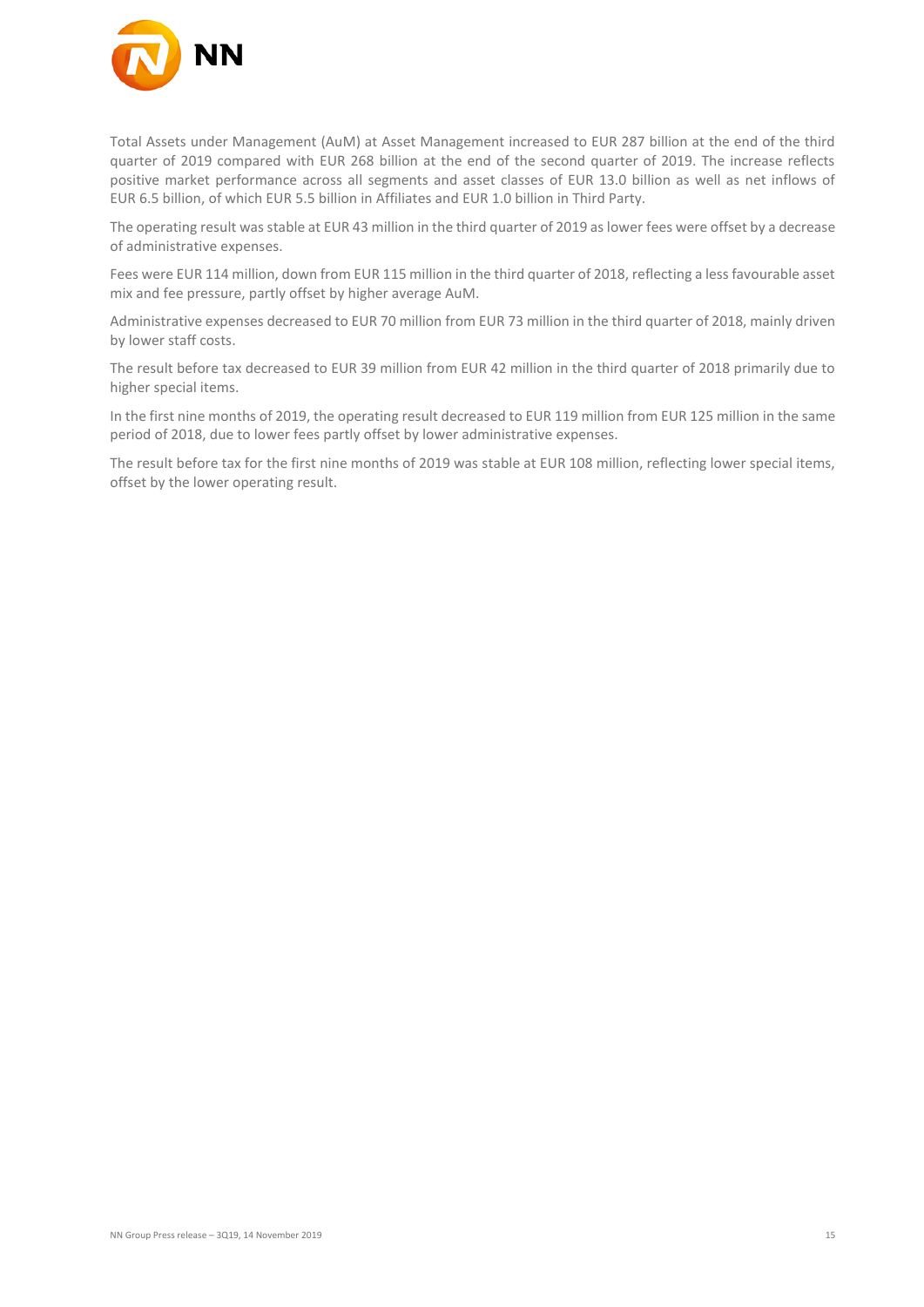

# **Banking**

- Operating result increased to EUR 38 million from EUR 34 million in the third quarter of 2018 mainly driven by higher fees and other income which includes a EUR 6 million non-recurring benefit, partly offset by higher operating expenses
- Common equity Tier 1 ratio of 16.3% at the end of the third quarter of 2019 versus 16.0% at the end of the second quarter of 2019

| In EUR million                               | 3Q19           | 3Q18        | Change   | 9M19           | 9M18  | Change   |
|----------------------------------------------|----------------|-------------|----------|----------------|-------|----------|
| Analysis of results                          |                |             |          |                |       |          |
| Interest result                              | 64             | 65          | $-1.2%$  | 191            | 197   | $-3.0%$  |
| Commission income                            | 9              | 8           | 3.8%     | 26             | 25    | 1.7%     |
| Total investment and other income            | 17             | 6           | 165.5%   | 37             | 26    | 39.0%    |
| <b>Operating income</b>                      | 90             | 80          | 12.6%    | 254            | 249   | 1.9%     |
| Operating expenses                           | 48             | 44          | 10.5%    | 141            | 136   | 3.4%     |
| Regulatory levies                            | $\overline{4}$ | 3           | 29.9%    | 14             | 13    | 2.6%     |
| Addition to loan loss provision              | $\mathbf{0}$   | $-1$        |          | $\overline{2}$ | $-3$  |          |
| <b>Total expenses</b>                        | 52             | 46          | 12.3%    | 156            | 146   | 6.4%     |
| <b>Operating result</b>                      | 38             | 34          | 12.5%    | 98             | 102   | $-4.6%$  |
| Non-operating items                          | $-19$          | $-4$        |          | $-22$          | $-14$ |          |
| of which gains/losses and impairments        | 3              | $\mathbf 0$ |          | 7              | 1     |          |
| of which revaluations                        | $\mathbf{0}$   | $-1$        |          | 0              | $-3$  |          |
| of which market & other impacts              | $-22$          | $-3$        |          | $-29$          | $-12$ |          |
| Special items                                | $-3$           | $-6$        |          | $-11$          | $-14$ |          |
| <b>Result before tax</b>                     | 16             | 23          | $-31.2%$ | 64             | 74    | $-13.1%$ |
| Taxation                                     | $\overline{4}$ | 6           | $-27.4%$ | 18             | 19    | $-5.3%$  |
| Minority interests                           | $\mathbf{0}$   | 0           |          | $\mathbf 0$    | 0     |          |
| <b>Net result</b>                            | 12             | 17          | $-32.5%$ | 47             | 56    | $-15.7%$ |
| <b>Key figures</b>                           |                |             |          |                |       |          |
| Total administrative expenses <sup>13)</sup> | 52             | 47          | 11.7%    | 154            | 149   | 3.3%     |
| Cost/income ratio <sup>15)</sup>             | 53.7%          | 54.8%       |          | 55.4%          | 54.7% |          |
| Net Interest Margin (NIM) <sup>7)</sup>      | 1.1%           | 1.3%        |          |                |       |          |
| Net operating ROE <sup>10)</sup>             | 15.4%          | 13.2%       |          | 12.8%          | 13.6% |          |

| In EUR billion                                    | 3Q19  | <b>2Q19</b> | Change  | 9M19  | 9M18  | Change  |
|---------------------------------------------------|-------|-------------|---------|-------|-------|---------|
| <b>Key figures</b>                                |       |             |         |       |       |         |
| CET1 ratio <sup>4)</sup>                          | 16.3% | 16.0%       |         | 16.3% | 16.4% |         |
| Total capital ratio <sup>4)</sup>                 | 17.7% | 17.5%       |         | 17.7% | 18.0% |         |
| Risk Weighted Assets (RWA) <sup>4)</sup>          | 6     | 6           | 1.3%    | 6     | 6     | 4.2%    |
| Savings & deposits                                | 15    | 15          | 0.6%    | 15    | 15    | 2.4%    |
| Mortgages                                         | 19    | 19          | 2.1%    | 19    | 18    | 5.9%    |
| Total assets                                      | 25    | 23          | 7.2%    | 25    | 22    | 15.8%   |
| Allocated equity (end of period) <sup>6)10)</sup> | 742   | 757         | $-1.9%$ | 742   | 776   | $-4.3%$ |
| Employees (internal FTEs, end of period)          | 847   | 842         | 0.6%    | 847   | 821   | 3.2%    |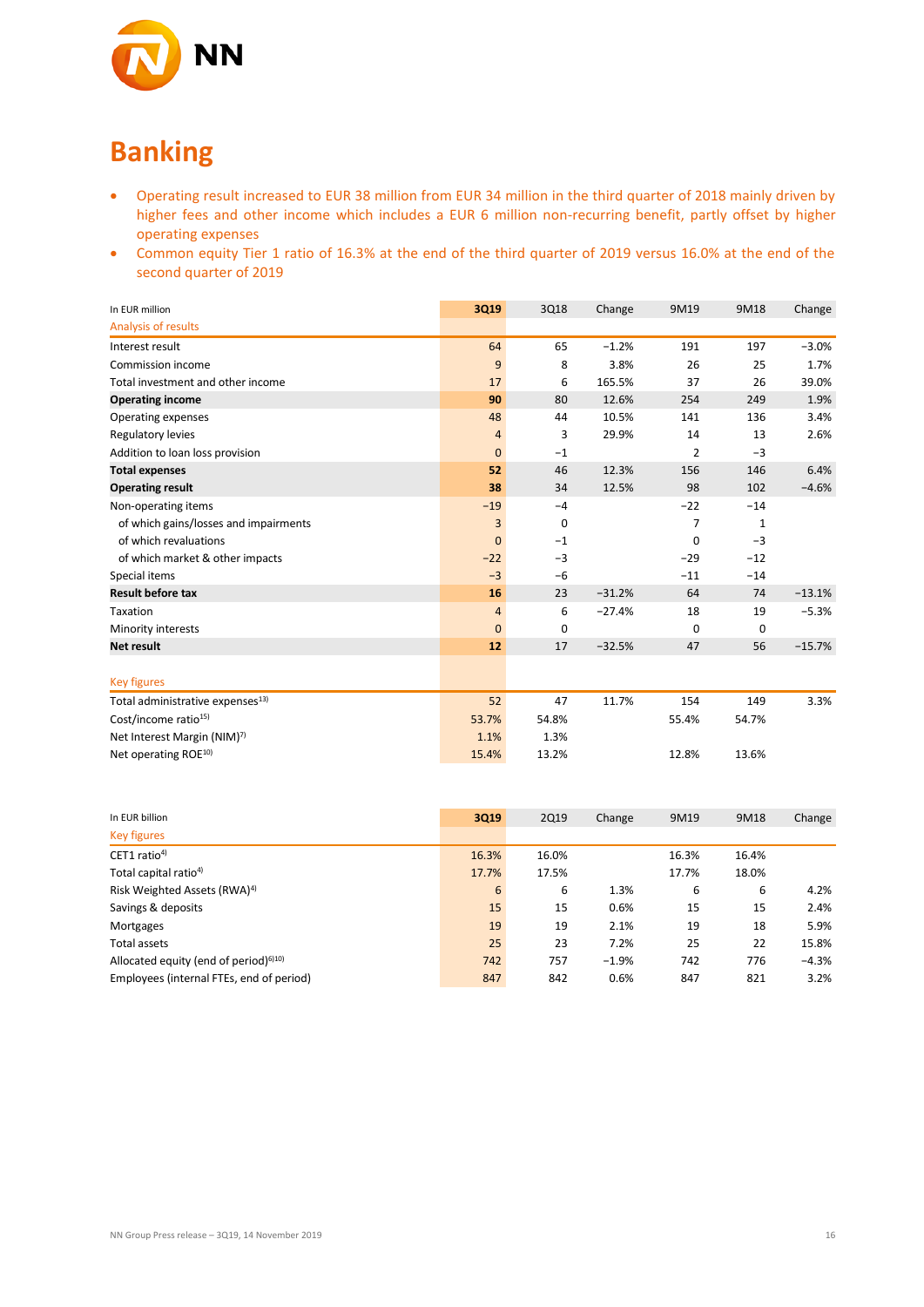

The operating result of Banking increased to EUR 38 million from EUR 34 million in the third quarter of 2018, mainly driven by higher fees and other income which includes a non-recurring benefit of EUR 6 million, partly offset by higher operating expenses.

The interest result decreased to EUR 64 million from EUR 65 million in the third quarter of 2018. The net interest margin (NIM), calculated on a four quarter rolling average, decreased to 1.1% compared with 1.3% in the third quarter of 2018, reflecting the continued decline of mortgage rates partly offset by lower funding costs.

Commission income increased to EUR 9 million from EUR 8 million in the third quarter of 2018. Total investment and other income increased to EUR 17 million from EUR 6 million in the third quarter of 2018 mainly driven by origination fees and premiums on a higher volume of mortgage sales to the NN IP Dutch Residential Mortgage Fund. The current quarter includes a non-recurring benefit of EUR 6 million relating to premiums on mortgage sales as a result of the lower interest rates.

Operating expenses increased to EUR 48 million from EUR 44 million in the third quarter of 2018, due to expenses supporting an increase in mortgage origination, as well as project expenses.

Additions to the loan loss provisions decreased to EUR 0 million compared with a release of EUR 1 million in the third quarter of 2018.

The result before tax decreased to EUR 16 million from EUR 23 million in the third quarter of 2018, mainly due to lower non-operating items reflecting the premium paid on the repurchase of Hypenn I RMBS notes in July 2019. This was partly offset by the higher operating result and lower special items.

In the first nine months of 2019, the operating result decreased to EUR 98 million from EUR 102 million in the same period of 2018, mainly due to a lower interest result reflecting continued pressure on the mortgage rates, higher operating expenses supporting the increased mortgage production and higher additions to the loan loss provision, partly offset by higher investment and other income.

The result before tax for the first nine months of 2019 decreased to EUR 64 million from EUR 74 million for the same period of 2018, mainly due to lower non‐operating items and the lower operating result.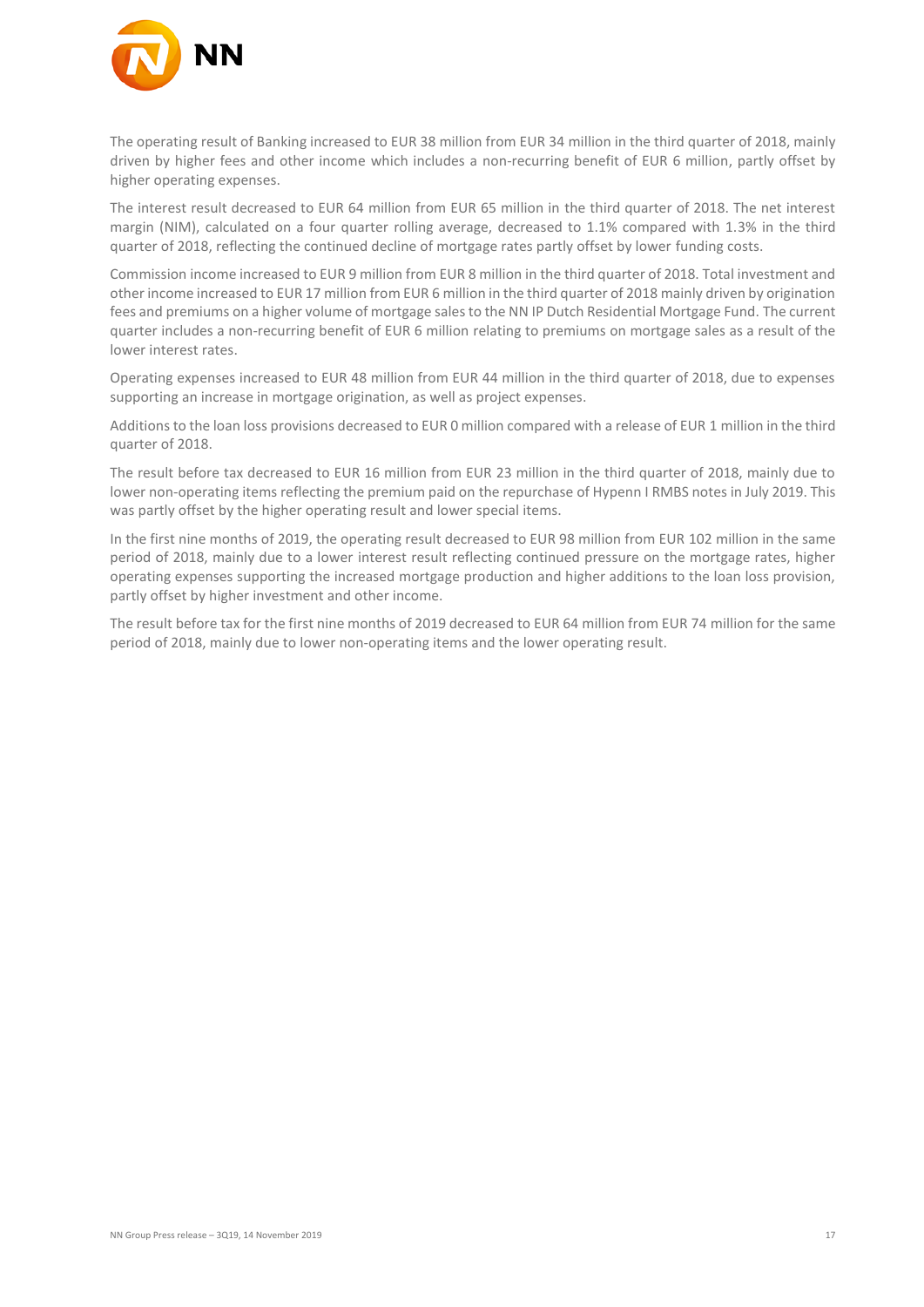

## **Other**

- Operating result decreased to EUR -12 million from EUR -6 million in the third quarter of 2018, due to the lower operating result of the reinsurance business, partly compensated by lower holding expenses
- Operating result of the reinsurance business decreased to EUR 2 million from EUR 19 million in the third quarter of 2018, which included EUR 8 million of positive hedge-related results on the VA Europe portfolio, while the current quarter reflects unfavourable claims experience

| In EUR million                              | 3Q19           | 3Q18           | Change   | 9M19   | 9M18   | Change   |
|---------------------------------------------|----------------|----------------|----------|--------|--------|----------|
| Analysis of results                         |                |                |          |        |        |          |
| Interest on hybrids and debt <sup>14)</sup> | $-27$          | $-27$          |          | $-81$  | $-81$  |          |
| Investment income and fees                  | 25             | 25             | 2.5%     | 77     | 72     | 7.1%     |
| Holding expenses                            | $-24$          | $-37$          |          | $-105$ | $-108$ |          |
| Amortisation of intangible assets           | $\mathbf{0}$   | $\mathbf 0$    |          | 0      | $-1$   |          |
| <b>Holding result</b>                       | $-26$          | $-40$          |          | $-109$ | $-118$ |          |
| Operating result reinsurance business       | $\overline{2}$ | 19             | $-91.2%$ | $-4$   | $-14$  |          |
| Other results                               | 12             | 15             | $-18.9%$ | 12     | 16     | $-24.8%$ |
| <b>Operating result</b>                     | $-12$          | $-6$           |          | $-100$ | $-116$ |          |
| Non-operating items                         | $-2$           | 9              |          | $-1$   | 17     |          |
| of which gains/losses and impairments       | $-1$           | 1              |          | 5      | 6      | $-12.2%$ |
| of which revaluations                       | $-12$          | 0              |          | $-14$  | $-1$   |          |
| of which market & other impacts             | 11             | 8              | 28.0%    | 8      | 12     | $-33.4%$ |
| Special items                               | $-16$          | $-15$          |          | $-43$  | $-65$  |          |
| Acquisition intangibles and goodwill        | $-8$           | $-33$          |          | $-24$  | $-99$  |          |
| Result on divestments                       | $\mathbf{0}$   | $\mathbf 0$    |          | 4      | 4      | $-8.4%$  |
| <b>Result before tax</b>                    | $-38$          | $-45$          |          | $-164$ | $-258$ |          |
| Taxation                                    | $-18$          | $-14$          |          | $-54$  | $-65$  |          |
| Minority interests                          | $\mathbf{0}$   | $\mathbf 0$    |          | 0      | 0      |          |
| <b>Net result</b>                           | $-20$          | $-30$          |          | $-110$ | $-193$ |          |
|                                             |                |                |          |        |        |          |
| <b>Key figures</b>                          |                |                |          |        |        |          |
| Total administrative expenses               | 31             | 40             | $-22.4%$ | 115    | 116    | $-0.7%$  |
| of which reinsurance business               | $\overline{2}$ | $\overline{2}$ | $-7.7%$  | 5      | 6      | $-22.8%$ |
| of which corporate/holding                  | 29             | 38             | $-23.1%$ | 110    | 110    | 0.6%     |
| Employees (internal FTEs, end of period)    | 1,698          | 1,661          | 2.2%     | 1,698  | 1,661  | 2.2%     |

| In EUR million                    | 3019   | 2Q19   | Change   | 9M19   | 9M18   | Change   |
|-----------------------------------|--------|--------|----------|--------|--------|----------|
| Key figures Japan Closed Block VA |        |        |          |        |        |          |
| Account value                     | 1.874  | 1.885  | $-0.6%$  | 1.874  | 2.853  | $-34.3%$ |
| Net Amount at Risk                | 81     | 92     | $-12.4%$ | 81     | 38     | 115.2%   |
| Number of policies                | 20,635 | 22.721 | $-9.2%$  | 20.635 | 41.224 | -49.9%   |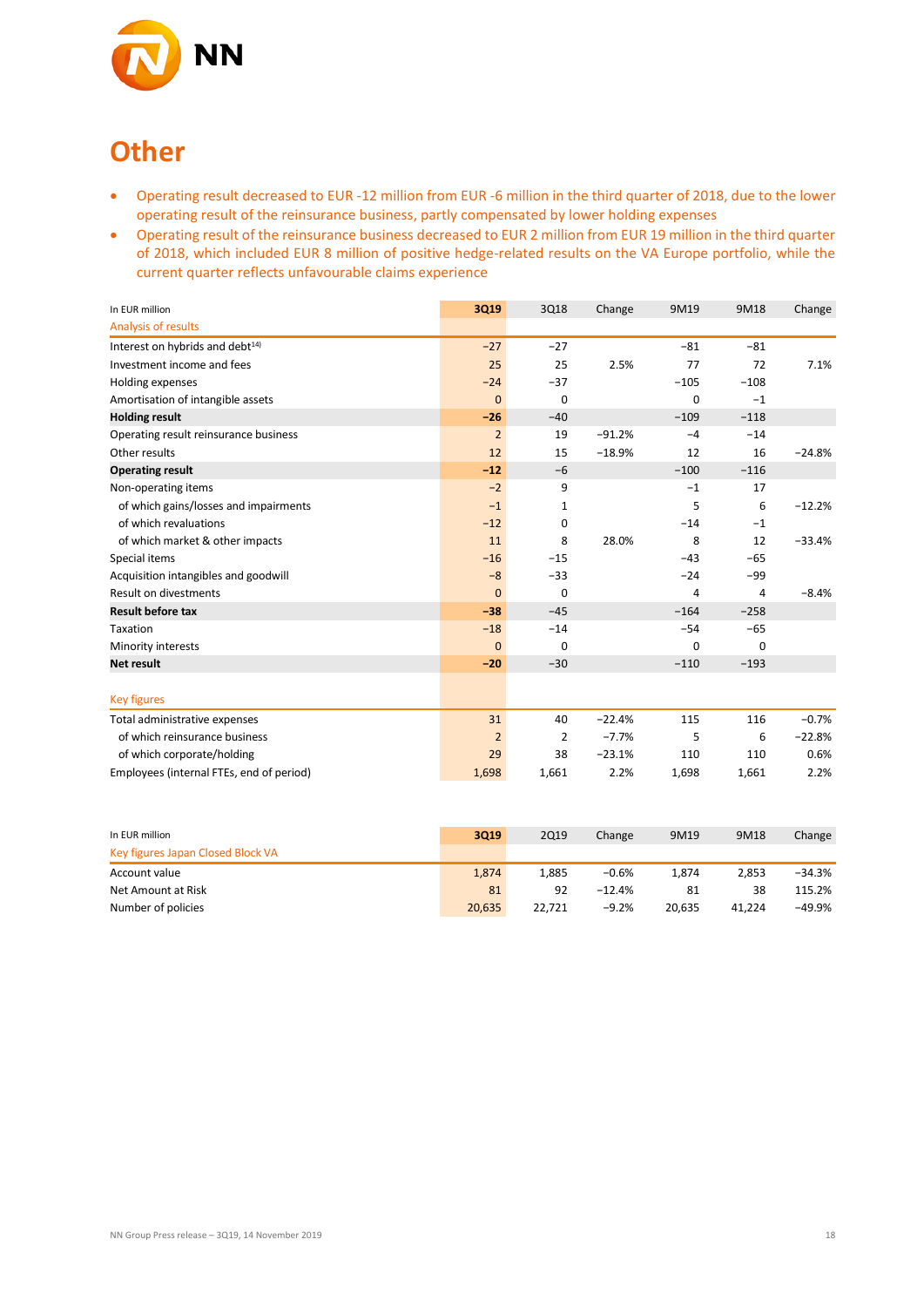

The operating result of the segment Other decreased to EUR -12 million from EUR -6 million in the third quarter of 2018, reflecting a lower operating result of the reinsurance business, partly compensated by lower holding expenses. The current quarter includes EUR 12 million of non-recurring benefits in the other results versus EUR 14 million in the third quarter last year.

The holding result improved to EUR -26 million from EUR -40 million in the third quarter of 2018, driven by lower holding expenses reflecting a revised method for allocating certain personnel provisions to the segments.

The operating result of the reinsurance business decreased to EUR 2 million from EUR 19 million in the third quarter of 2018, which included EUR 8 million of positive hedge-related results on the VA Europe portfolio, while the current quarter reflects unfavourable claims experience.

Other results decreased to EUR 12 million from EUR 15 million in the third quarter of 2018, which included a provision release of EUR 14 million, while the current quarter includes a net release of provisions of EUR 12 million both related to a legacy entity.

The result before tax of the segment Other improved to EUR -38 million from EUR -45 million in the third quarter of 2018. This reflects lower amortisation of acquisition intangibles, partly offset by lower non-operating items and the lower operating result. The non-operating items include the result before tax of Japan Closed Block VA of EUR -5 million compared with EUR 8 million in the third quarter of 2018.

In the first nine months of 2019, the operating result of the segment Other was EUR -100 million compared with EUR -116 million in the same period of 2018, reflecting improved results of the reinsurance business and an improved holding result, partly offset by lower other results.

The holding result improved to EUR -109 million in the first nine months of 2019 from EUR -118 million in the same period of 2018, driven by higher investment income and fees and lower holding expenses.

The operating result of the reinsurance business improved to EUR -4 million in the first nine months of 2019 from EUR -14 million in the same period of 2018, which included EUR 33 million of claims relating to the storm in January, a EUR 8 million claim from a legacy reinsurance portfolio as well as positive hedge-related results on the VA Europe portfolio. The first nine months of 2019 reflects claims related to Non-life's Disability portfolio, as well as a large claim from a legacy reinsurance portfolio.

Other results decreased to EUR 12 million in the first nine months of 2019, from EUR 16 million in the same period of 2018, which included a provision release of EUR 14 million, while the current period includes a net release of provisions of EUR 12 million, both related to a legacy entity.

The result before tax of the segment Other was EUR -164 million versus EUR -258 million in the first nine months of 2018, mainly reflecting the lower amortisation of acquisition intangibles, lower special items and the improved operating result, partly offset by lower non-operating items.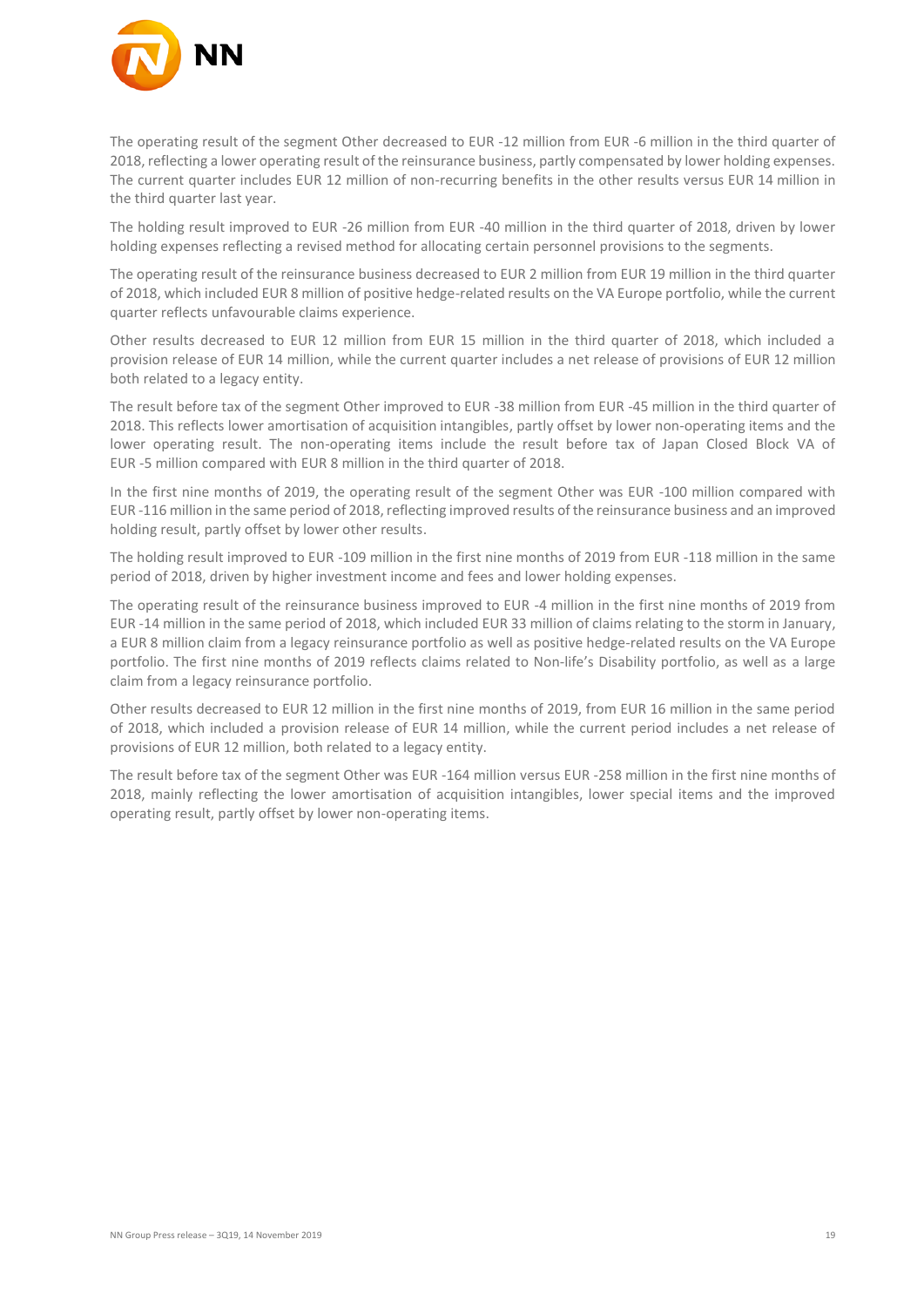

### **Consolidated Balance Sheet**

- Total assets of NN Group increased by EUR 16.5 billion compared with the end of the second quarter of 2019 to EUR 262.6 billion, reflecting the impact of lower interest rates
- Shareholders' equity increased by EUR 4.6 billion to EUR 35.0 billion, reflecting increased revaluation reserves as a result of lower interest rates and the third-quarter net result

| In EUR million                                        | 30 Sep 19 | 30 Jun 19 | 31 Dec 18 |                                                            | 30 Sep 19 | 30 Jun 19 | 31 Dec 18 |
|-------------------------------------------------------|-----------|-----------|-----------|------------------------------------------------------------|-----------|-----------|-----------|
|                                                       |           |           |           |                                                            |           |           |           |
| <b>Assets</b>                                         |           |           |           | <b>Equity and liabilities</b>                              |           |           |           |
| Cash and cash equivalents                             | 10,524    | 11,131    | 8,886     | Shareholders' equity (parent)                              | 34,987    | 30,385    | 22,850    |
| Financial assets at fair value through profit or loss |           |           |           | Minority interests                                         | 274       | 255       | 234       |
| - investments for risk of policyholders               | 33,808    | 32,934    | 30,230    | Undated subordinated notes                                 | 1,764     | 1,764     | 1,764     |
| - non-trading derivatives                             | 15,299    | 10,026    | 5,096     | <b>Total equity</b>                                        | 37,025    | 32,404    | 24,848    |
| - designated as at fair value through profit or loss  | 1,120     | 1,206     | 722       | Subordinated debt                                          | 2,415     | 2,433     | 2,445     |
| Available-for-sale investments                        | 122,390   | 112,580   | 104,329   | Debt securities issued                                     | 1,991     | 1,991     | 1,990     |
| Loans                                                 | 61,693    | 60.898    | 58.903    | Other borrowed funds                                       | 7,080     | 6.605     | 5.717     |
| Reinsurance contracts                                 | 1,002     | 1,024     | 1,010     | Insurance and investment contracts                         | 170,616   | 167,032   | 161,118   |
| Associates and joint ventures                         | 5,228     | 5,227     | 5,000     | Customer deposits and other funds on deposit               | 15,129    | 15,047    | 14,729    |
| Real estate investments                               | 2,523     | 2,482     | 2,374     | Financial liabilities at fair value through profit or loss |           |           |           |
| Property and equipment                                | 405       | 399       | 151       | - non-trading derivatives                                  | 5,319     | 3,809     | 2,163     |
| Intangible assets                                     | 1,003     | 1,016     | 863       | Deferred tax liabilities                                   | 5,046     | 3.794     | 1.809     |
| Deferred acquisition costs                            | 1,963     | 1,960     | 1,843     | Other liabilities                                          | 17,987    | 13,017    | 9.427     |
| Deferred tax assets                                   | 95        | 100       | 131       |                                                            |           |           |           |
| Other assets                                          | 5,555     | 5,149     | 4,708     | <b>Total liabilities</b>                                   | 225,583   | 213,728   | 199,398   |
| <b>Total assets</b>                                   | 262,608   | 246,132   | 224,246   | <b>Total equity and liabilities</b>                        | 262,608   | 246,132   | 224,246   |

### **Assets**

#### **Investments for risk of policyholders**

Investments for risk of policyholders increased by EUR 0.9 billion to EUR 33.8 billion, reflecting the lower interest rates.

#### **Non-trading derivatives**

Non-trading derivatives increased by EUR 5.3 billion in the third quarter to EUR 15.3 billion, reflecting positive revaluations on derivatives used for hedging purposes due to the lower interest rates in the quarter.

#### **Available-for-sale investments**

The increase of Available-for-sale investments of EUR 9.8 billion in the third quarter of 2019 mainly reflects the investments of cash collateral and lower interest rates.

### **Liabilities**

#### **Insurance and investment contracts**

Insurance and investment contracts increased to EUR 170.6 billion, reflecting the impact of the aforementioned lower interest rates, leading to higher profit sharing for policyholders due to positive revaluations on Debt securities as well as an increase of Investments for the risk of policyholders.

#### **Other liabilities**

The increase of Other liabilities of EUR 5.0 billion in the third quarter of 2019 reflects the cash collateral due to increased market values.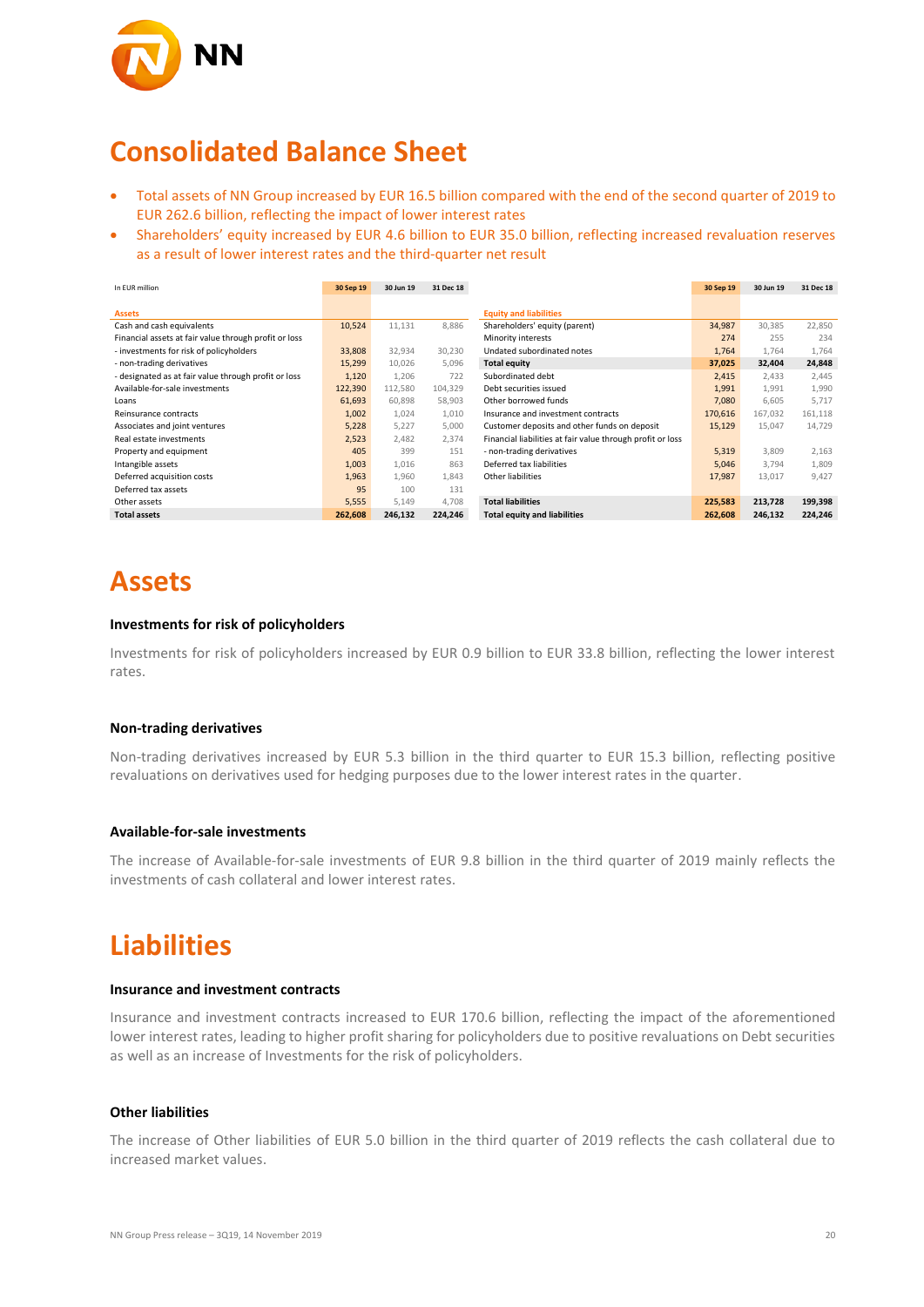

# **Equity**

Shareholders' equity increased by EUR 4.6 billion to EUR 35.0 billion in the third quarter of 2019. The increase reflects net positive revaluations due to lower interest rates as well as the third-quarter net result, partly offset by the cash payment of the 2019 interim dividend and shares repurchased in the third quarter of 2019.

Changes in Shareholders' equity for the current quarter, the first nine months of 2019 and the previous full year were as follows:

| In EUR million                                                       | 3Q19         | 9M19     | <b>FY18</b> |
|----------------------------------------------------------------------|--------------|----------|-------------|
|                                                                      |              |          |             |
| Shareholders' equity beginning of period                             | 30,385       | 22,850   | 22,718      |
| Net result for the period                                            | 515          | 1,633    | 1,117       |
| Unrealised revaluations available-for-sale investments and other     | 2,239        | 7,065    | $-316$      |
| Realised gains/losses transferred to the profit and loss account     | $-50$        | $-134$   | $-823$      |
| Change in cash flow hedge reserve                                    | 3,361        | 7,220    | 793         |
| Deferred interest credited to policyholders                          | $-1,044$     | $-2,751$ | $-38$       |
| Share of other comprehensive income of associates and joint ventures | 1            | $-4$     | 1           |
| Exchange rate differences                                            | 64           | 100      | 93          |
| Remeasurement of the net defined benefit asset/liability             | $-21$        | $-58$    | $\Omega$    |
| Dividend                                                             | $-144$       | $-387$   | $-332$      |
| Purchase/sale treasury shares                                        | $-352$       | $-520$   | $-231$      |
| Employee stock option & share plans                                  | $\mathbf{1}$ | 0        | 2           |
| Coupon on undated subordinated notes                                 | $\mathbf{0}$ | $-59$    | $-58$       |
| Other                                                                | 32           | 32       | $-76$       |
| <b>Total changes</b>                                                 | 4,602        | 12,137   | 132         |
| Shareholders' equity end of period                                   | 34,987       | 34,987   | 22,850      |

The composition of Total equity at the end of the current quarter, at the end of the previous quarter and at the end of the previous year was as follows:

| In EUR million                                               | 30 Sep 19 | 30 Jun 19 | 31 Dec 18 |
|--------------------------------------------------------------|-----------|-----------|-----------|
|                                                              |           |           |           |
| Share capital                                                | 41        | 41        | 41        |
| Share premium                                                | 12,572    | 12,572    | 12,572    |
| Revaluation reserve available-for-sale investments and other | 7,849     | 6,704     | 3,684     |
| Cash flow hedge reserve                                      | 11,734    | 8,373     | 4,514     |
| Currency translation reserve                                 | 67        | 4         | $-34$     |
| Net defined benefit asset/liability remeasurement reserve    | $-164$    | $-143$    | $-106$    |
| Retained earnings and other reserves                         | 2,888     | 2.834     | 2,179     |
| Shareholders' equity (parent)                                | 34,987    | 30,385    | 22,850    |
| Minority interests                                           | 274       | 255       | 234       |
| Undated subordinated notes                                   | 1,764     | 1,764     | 1,764     |
| <b>Total equity</b>                                          | 37,025    | 32,404    | 24,848    |
|                                                              |           |           |           |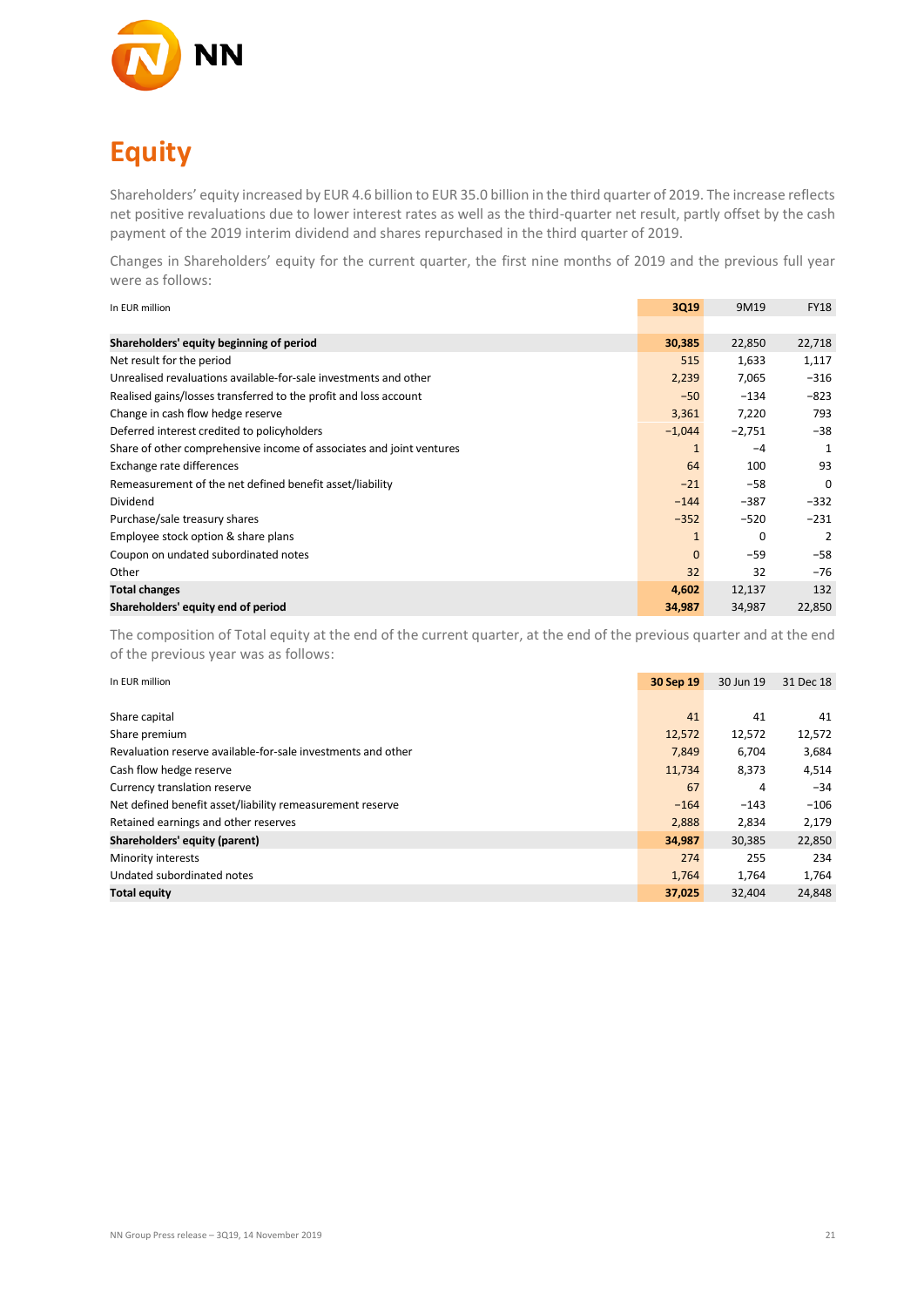

### **Capital Management**

- Solvency II ratio of 217% reflects positive impact of operating capital generation
- Cash capital position at the holding decreased to EUR 1,943 million, reflecting the capital flows to shareholders of EUR 487 million, partly offset by free cash flow to the holding
- Free cash flow to the holding in the third quarter of 2019 was EUR 224 million, mainly driven by EUR 285 million of dividends from subsidiaries

## **Solvency II**

| In EUR million                                 | 30 Sep 19    | 30 Jun 19 | 30 Sep 18 |
|------------------------------------------------|--------------|-----------|-----------|
|                                                |              |           |           |
| <b>Basic Own Funds</b>                         | 19,967       | 18,409    | 18,965    |
| Non-available Own Funds                        | 1,256        | 1,164     | 1,482     |
| Non-eligible Own Funds                         | $\mathbf{0}$ | 0         | 0         |
| Eligible Own Funds (a)                         | 18,711       | 17,245    | 17,483    |
| of which Tier 1 Unrestricted                   | 12,543       | 10,984    | 11,228    |
| of which Tier 1 Restricted                     | 1,935        | 1,946     | 1,854     |
| of which Tier 2                                | 2,479        | 2,470     | 2,377     |
| of which Tier 3                                | 502          | 701       | 933       |
| of which non-solvency II regulated entities    | 1,252        | 1,144     | 1,091     |
| <b>Solvency Capital Requirements (b)</b>       | 8,639        | 8,203     | 7,304     |
| of which non-solvency II regulated entities    | 556          | 551       | 495       |
| NN Group Solvency II ratio (a/b) <sup>2)</sup> | 217%         | 210%      | 239%      |
| NN Life Solvency II ratio <sup>2)</sup>        | 211%         | 212%      | 253%      |

The NN Group Solvency II ratio increased to 217% at the end of the third quarter of 2019 from 210% at the end of the second quarter of 2019, reflecting the positive impact of operating capital generation.

The NN Life Solvency II ratio decreased to 211% at the end of the third quarter of 2019 from 212% at the end of the second quarter of 2019, reflecting a EUR 185 million dividend payment to the holding.

### **Cash capital position at the holding company**

| In EUR million                                                                       | 3Q19   | 9M19     |
|--------------------------------------------------------------------------------------|--------|----------|
|                                                                                      |        |          |
| <b>Beginning of period</b>                                                           | 2,220  | 2,005    |
| Cash divestment proceeds                                                             | 0      | 4        |
| Dividends from subsidiaries <sup>16)</sup>                                           | 285    | 1,112    |
| Capital injections into subsidiaries <sup>17)</sup>                                  | $-29$  | $-38$    |
| Other $18$                                                                           | $-32$  | $-124$   |
| Free cash flow to the holding <sup>19)</sup>                                         | 224    | 953      |
| Acquisitions                                                                         | $-15$  | $-117$   |
| Capital flow from / (to) shareholders                                                | $-487$ | $-899$   |
| Increase / (decrease) in debt and loans                                              | 0      | $\Omega$ |
| <b>End of period</b>                                                                 | 1,943  | 1,943    |
| Note: cash capital is defined as net current assets available at the holding company |        |          |

The cash capital position at the holding company decreased to EUR 1,943 million at the end of the third quarter of 2019 from EUR 2,220 million at the end of the second quarter of 2019. The decrease was mainly due to capital flows to shareholders of EUR 487 million, partly offset by EUR 285 million of dividends from subsidiaries. Capital flows to shareholders represent the cash part of the 2019 interim dividend of EUR 144 million and shares repurchased in the third quarter of 2019 for an amount of EUR 343 million. Other movements include holding company expenses, interest on loans and debt, and other holding company cash flows.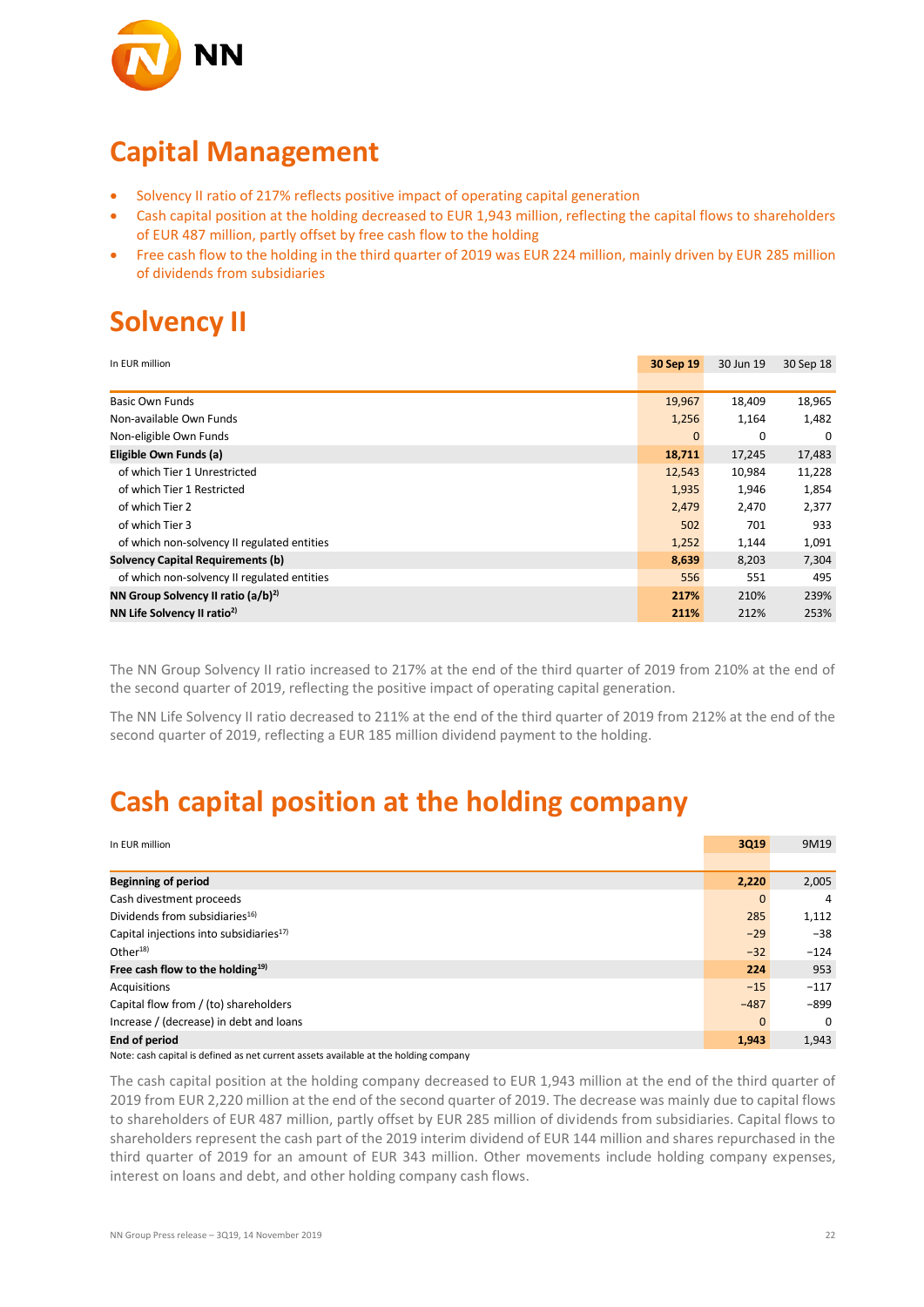

## **Financial leverage**

| In EUR million                                     | 30 Sep 19 | 30 Jun 19 | 30 Sep 18 |
|----------------------------------------------------|-----------|-----------|-----------|
|                                                    |           |           |           |
| Shareholders' equity                               | 34,987    | 30,385    | 23,014    |
| Adjustment for revaluation reserves <sup>20)</sup> | $-17.992$ | $-13,475$ | $-6,067$  |
| Minority interests                                 | 274       | 255       | 269       |
| Capital base for financial leverage (a)            | 17,269    | 17,165    | 17,217    |
| Undated subordinated notes <sup>22)</sup>          | 1,764     | 1,764     | 1,764     |
| Subordinated debt                                  | 2,415     | 2,433     | 2,451     |
| Total subordinated debt                            | 4,178     | 4,197     | 4,215     |
| Debt securities issued                             | 1,991     | 1,991     | 1,989     |
| Financial leverage (b)                             | 6,170     | 6,187     | 6,204     |
| Financial leverage ratio (b/(a+b))                 | 26.3%     | 26.5%     | 26.5%     |
| Fixed-cost coverage ratio <sup>21)22)</sup>        | 11.4x     | 13.0x     | 14.7x     |

The financial leverage ratio of NN Group improved to 26.3% at the end of the third quarter of 2019 compared with 26.5% at the end of the second quarter of 2019. This reflects an increase of the capital base for financial leverage driven by the third-quarter net result of EUR 515 million, partly offset by capital flows to shareholders of EUR 487 million.

The fixed-cost coverage ratio was 11.4x at the end of the third quarter of 2019 versus 13.0x at the end of the second quarter of 2019 (on a last 12-months basis).

### **Interim dividend**

On 11 September 2019, NN Group paid an interim dividend of EUR 0.76 per ordinary share. Approximately 42.7% of shareholders elected to receive the dividend in ordinary shares. Consequently, 3,539,191 new ordinary shares were issued for the settlement of the stock dividend. The dilutive effect of the stock dividend will be neutralised through repurchase of shares for an amount of EUR 106 million, equivalent to the value of the stock dividend. For more information: [www.nn-group.com/dividend.](http://www.nn-group.com/dividend)

## **Share buyback**

On 14 February 2019, NN Group announced an open market share buyback programme for an amount of up to EUR 500 million over 12 months, commencing 1 March 2019.

Following payment of the 2019 interim dividend, NN Group announced that it would repurchase ordinary shares for a total amount of EUR 106 million, equivalent to the value of the stock dividends. This share buyback programme is expected to end no later than 31 December 2019.

Following payment of the 2018 final dividend, NN Group announced that it would repurchase ordinary shares for a total amount of EUR 169 million, equivalent to the value of the stock dividends. This share buyback programme was completed on 26 August 2019.

Up to 8 November 2019, shares for a total amount of EUR 586 million were repurchased, representing 75.6% of the total share buyback amount under the programmes. NN Group reports on the progress of the share buyback programmes on its corporate website [\(www.nn-group.com/investors\)](http://www.nn-group.com/investors) on a weekly basis.

### **Share capital**

The total number of NN Group shares outstanding (net of 18,258,994 treasury shares) on 8 November 2019 was 325,297,127.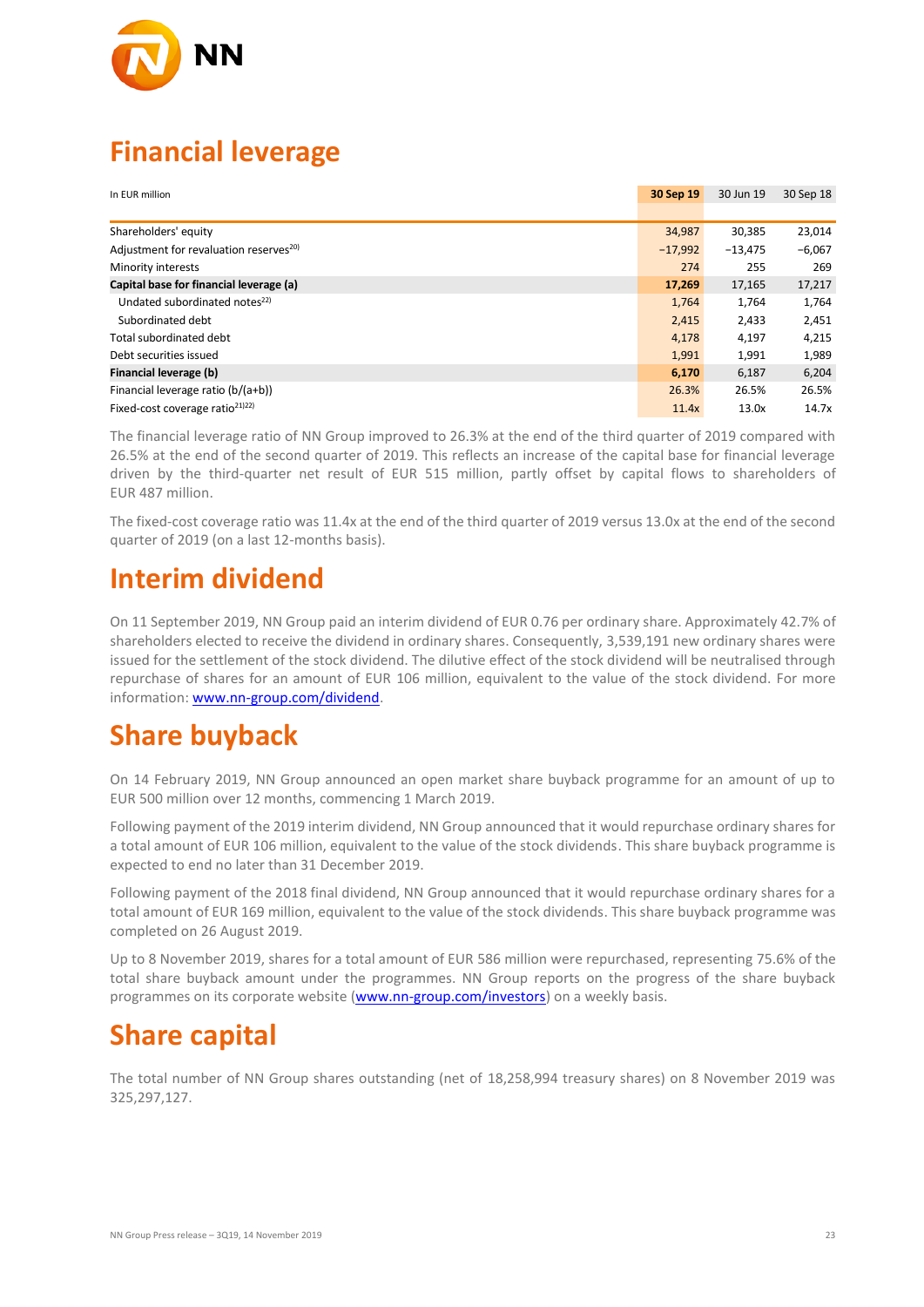

# **Credit ratings**

On 18 September 2019, Standard & Poor's published a report affirming NN Group's 'A' financial strength rating and 'BBB+' credit rating with a stable outlook.

| Credit ratings of NN Group on 13 November 2019 |        | NN Group N.V.<br><b>Financial Strength Rating</b> Counterparty Credit Rating |
|------------------------------------------------|--------|------------------------------------------------------------------------------|
|                                                |        |                                                                              |
| Standard & Poor's                              | A      | BBB+                                                                         |
|                                                | Stable | Stable                                                                       |
| Fitch                                          | $A+$   | A                                                                            |
|                                                | Stable | Stable                                                                       |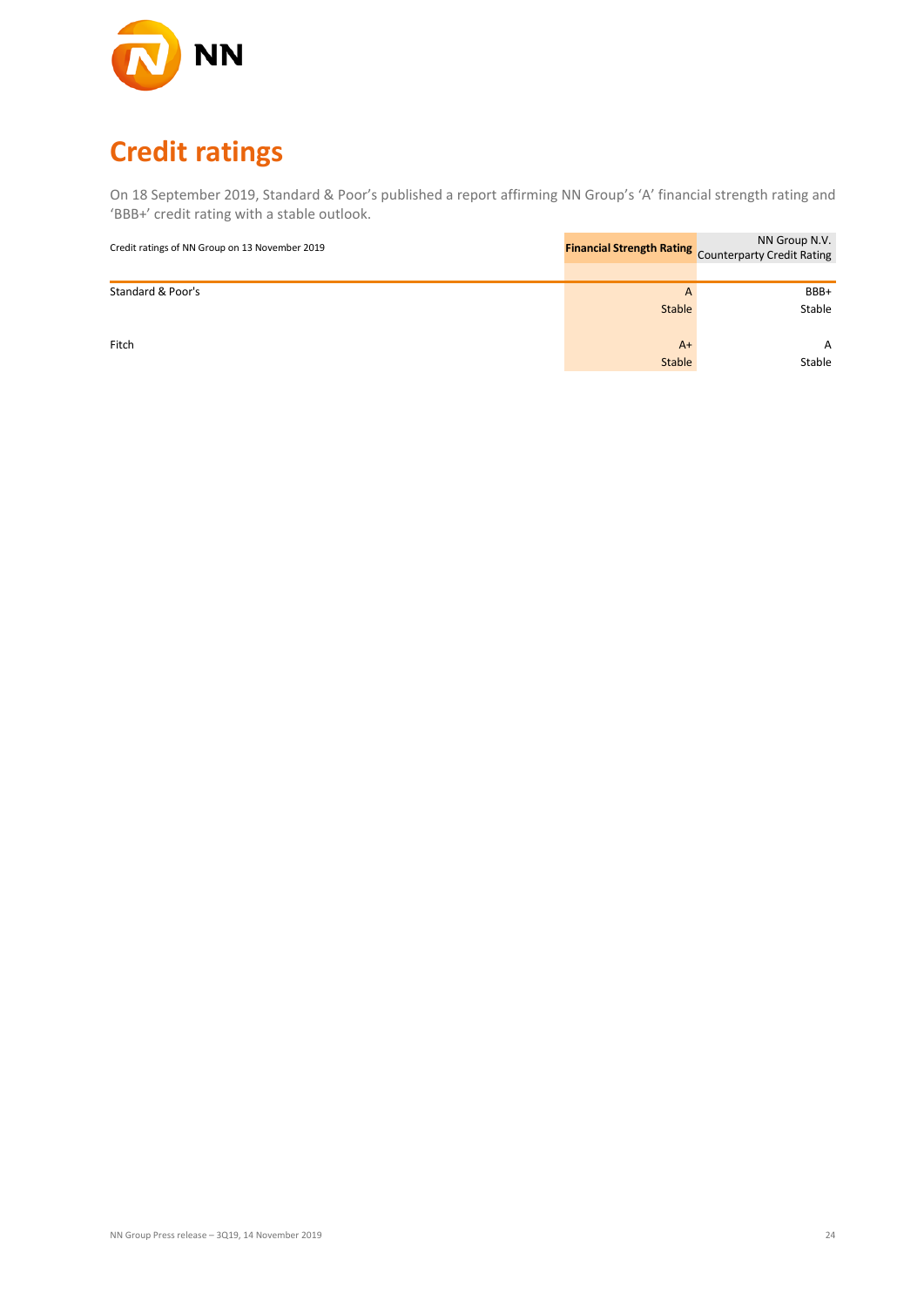

### **Footnotes reference page**

- 1) Operating result and Adjusted allocated equity (as used in the calculation of Net operating ROE) are Alternative Performance Measures. These measures are derived from figures according to IFRS-EU. The operating result is derived by adjusting the reported result before tax to exclude the impact of result on divestments, the amortisation of acquisition intangibles, discontinued operations and special items, gains/losses and impairments, revaluations and market & other impacts. The adjusted allocated equity is derived by adjusting the reported total equity to exclude revaluation reserves, the undated subordinated notes classified as equity as well as the goodwill and intangible assets recognised as a result of the Delta Lloyd acquisition. Alternative Performance Measures are non-IFRS-EU measures that have a relevant IFRS-EU equivalent. For definitions and explanations of the Alternative Performance Measures reference is made to the section 'Alternative Performance measures (Non-GAAP measures)' in the NN Group N.V. 2018 Consolidated Annual Accounts.
- 2) The solvency ratios are not final until filed with the regulators. The Solvency II ratios for NN Group and NN Life are based on the partial internal model.
- 3) Basic earnings per ordinary share is calculated as the net result, adjusted to reflect the deduction of the accrued coupon on undated subordinated notes classified in equity, divided by the weighted average number of ordinary shares outstanding (net of treasury shares).
- 4) The Common Equity Tier 1 (CET1) ratio, Total capital ratio and Risk Weighted Assets (RWA) are not final until filed with the regulators.
- 5) Excluding health business and broker business.
- 6) In EUR million.
- 7) Four-quarter rolling average.
- 8) Net operating result, adjusted to reflect the deduction of the accrued coupon on undated subordinated notes classified in equity.
- 9) Net operating ROE is calculated as the (annualised) net operating result, adjusted to reflect the deduction of the accrued coupon on undated subordinated notes classified in equity, divided by (average) adjusted allocated equity. Adjusted allocated equity is an Alternative Performance Measure. It is derived from IFRS equity by excluding revaluation reserves, the undated subordinated notes classified as equity as well as the goodwill and intangible assets recognised as a result of the Delta Lloyd acquisition. Reference is made to the section 'Alternative Performance measures (Non-GAAP measures)' in the NN Group N.V. 2018 Consolidated Annual Accounts.
- 10) Net operating ROE is calculated as the (annualised) net operating result of the segment, divided by (average) adjusted allocated equity. Adjusted allocated equity is an Alternative Performance Measure. It is derived from IFRS equity by excluding revaluation reserves. Reference is made to the section 'Alternative Performance measures (Non-GAAP measures)' in the NN Group N.V. 2018 Consolidated Annual Accounts.
- 11) Including health business and broker business.
- 12) The numbers shown under AuM are client balances which exclude IFRS shareholders' equity related to the respective pension businesses and include the assets under administration.
- 13) Operating expenses plus regulatory levies.
- 14) Does not include interest costs on subordinated debt treated as equity.
- 15) Cost/income ratio is calculated as Operating expenses divided by Operating income.
- 16) Includes interest on subordinated loans provided to subsidiaries by the holding company.
- 17) Includes the change of subordinated loans provided to subsidiaries by the holding company.
- 18) Includes interest on subordinated loans and debt, holding company expenses and other cash flows.
- 19) Free cash flow to the holding company is defined as the change in cash capital position of the holding company over the period, excluding acquisitions, capital transactions with shareholders and debtholders.
- 20) Includes revaluations on debt securities, on the cash flow hedge reserve and on the reserves crediting to life policyholders.
- 21) Measures the ability of Earnings Before Interest and Tax (EBIT) to cover funding costs on financial leverage; calculated on a last 12-months basis.
- 22) The undated subordinated notes classified as equity are considered financial leverage in the calculation of the financial leverage ratio. The related interest is included on an accrual basis in the calculation of the fixed-cost coverage ratio.
- 23) The net operating result and adjusted allocated equity used to calculate the Net operating ROE of Japan Life are adjusted for the impact of internal reinsurance ceded to NN Group's reinsurance business.